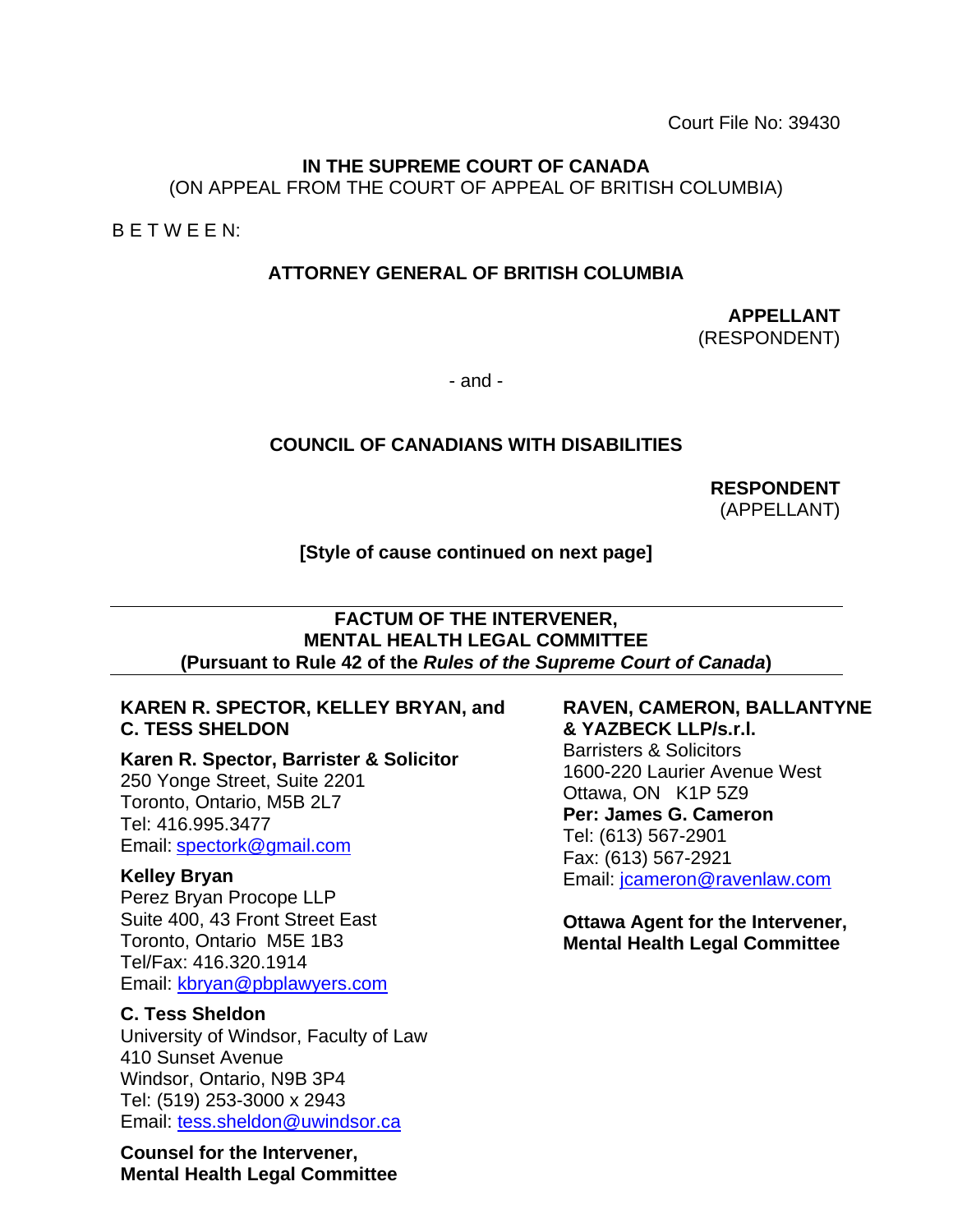**ATTORNEY GENERAL OF CANADA, ATTORNEY GENERAL OF ONTARIO, ATTORNEY GENERAL OF SASKATCHEWAN, ATTORNEY GENERAL OF ALBERTA, WEST COAST PRISON JUSTICE SOCIETY, EMPOWERMENT COUNCIL, SYSTEMIC ADVOCATES IN ADDICTIONS AND MENTAL HEALTH, CANADIAN CIVIL LIBERTIES ASSOCIATION, ADVOCACY CENTRE FOR TENANTS ONTARIO, ARCH DISABILITY LAW CENTRE, CANADIAN ENVIRONMENTAL LAW ASSOCIATION, CHINESE AND SOUTHEAST ASIAN LEGAL CLINIC, HIV & AIDS LEGAL CLINIC ONTARIO, SOUTH ASIAN LEGAL CLINIC ONTARIO, DAVID ASPER CENTRE FOR CONSTITUTIONAL RIGHTS, ECOJUSTICE CANADA SOCIETY, TRIAL LAWYERS ASSOCIATION OF BRITISH COLUMBIA, NATIONAL COUNCIL OF CANADIAN MUSLIMS, MENTAL HEALTH LEGAL COMMITTEE, BRITISH COLUMBIA CIVIL LIBERTIES ASSOCIATION, CANADIAN ASSOCIATION OF REFUGEE LAWYERS, WEST COAST LEGAL EDUCATION AND ACTION FUND, CENTRE FOR FREE EXPRESSION, FEDERATION OF ASIAN CANADIAN LAWYERS, CANADIAN MUSLIM LAWYERS ASSOCIATION, JOHN HOWARD SOCIETY OF CANADA, QUEEN'S PRISON LAW CLINIC, ANIMAL JUSTICE, CANADIAN MENTAL HEALTH ASSOCIATION (NATIONAL), CANADA WITHOUT POVERTY, ABORIGINAL COUNCIL OF WINNIPEG INC., END HOMELESSNESS WINNIPEG INC., and CANADIAN CONSTITUTION FOUNDATION**

**INTERVENERS**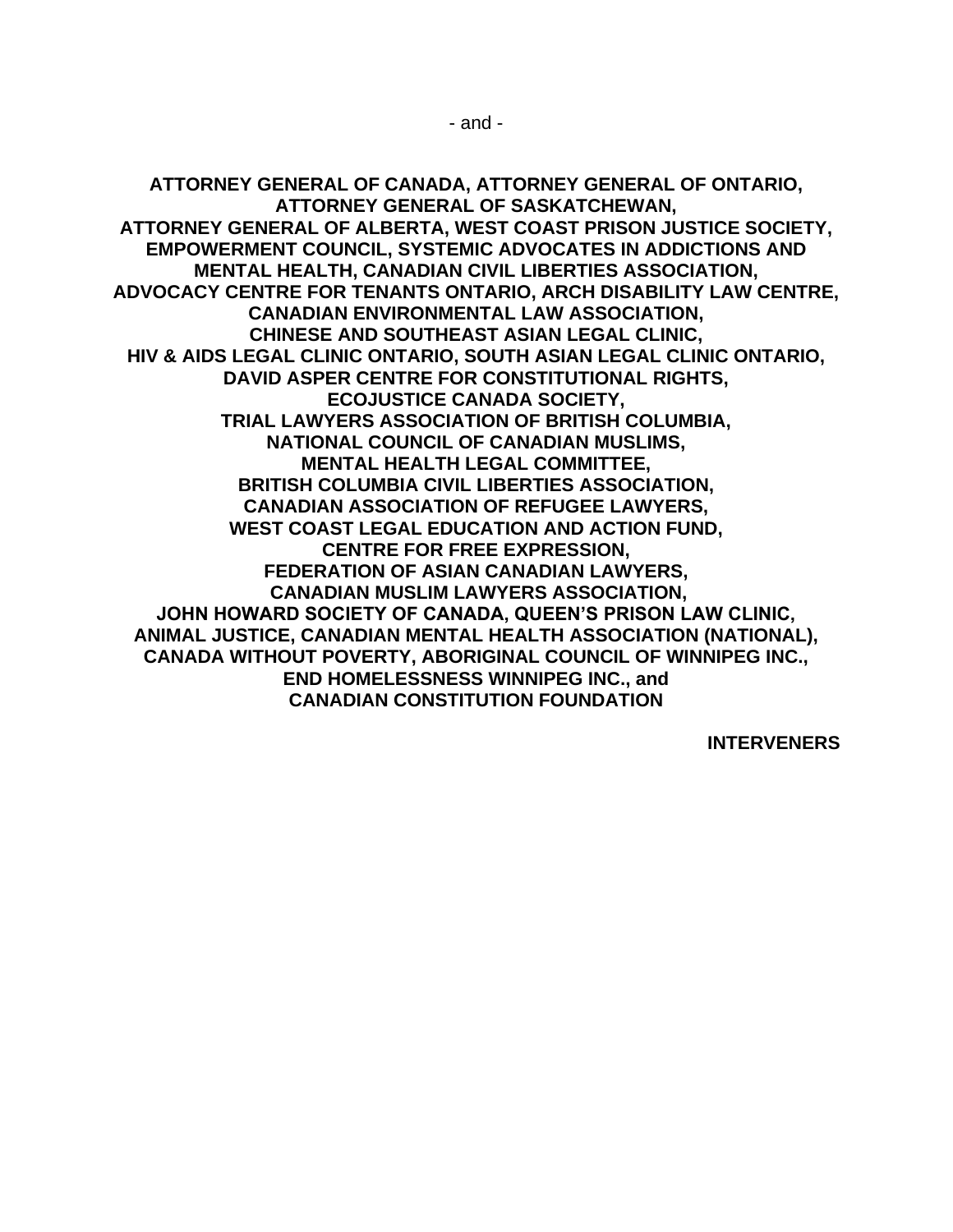#### **ORIGINAL TO: THE REGISTRAR** Supreme Court of Canada 301 Wellington Street Ottawa, Ontario K1A 0J1

#### **COPIES TO: ATTORNEY GENERAL OF BRITISH COLUMBIA**

Legal Services Branch 1301 – 865 Hornby Street Vancouver, BC V6Z 2G3

## **Mark Witten**

**Emily Lapper** Tel: 604.660.5476 Fax: 604.660.2636 Email: [mark.witten@gov.bc.ca](mailto:mark.witten@gov.bc.ca)

**Counsel for the Appellant, Attorney General of British Columbia**

#### **OLTHUIS VAN ERT**

66 Lisgar Street Ottawa, ON K2P 0C1

#### **Dahlia Shuhaibar**

Tel: 613.501.5350 Fax: 613.651.0304 Email: [dahlia@gibvanertlaw.com](mailto:dahlia@gibvanertlaw.com)

### **Ottawa Agent for the Appellant, Attorney General of British Columbia**

### **McCARTHY TÉTRAULT LLP**

Suite 2400, 754 Thurlow Street Vancouver, BC V6E 0C5

#### **Michael A. Feder QC Katherine Booth**

**Connor Bildfell**

Tel: 604.643.7100

Fax: 604.643.7900 Email: [mfeder@mccarthy.ca](mailto:mfeder@mccarthy.ca)

[kbooth@mccarthy.ca](mailto:kbooth@mccarthy.ca) [cbildfell@mccarthy.ca](mailto:cbildfell@mccarthy.ca)

### **Counsel for the Respondent, Council of Canadians with Disabilities**

### **BORDEN LADNER GERVAIS LLP**

World Exchange Plaza Suite 1300, 100 Queen Street Ottawa, ON K1P 1J9

### **Nadia Effendi**

Tel: 613.787.3562 Fax: 613.230.8842 Email: [neffendi@blg.com](mailto:neffendi@blg.com)

**Ottawa Agent for the Respondent, Council of Canadian with Disabilities**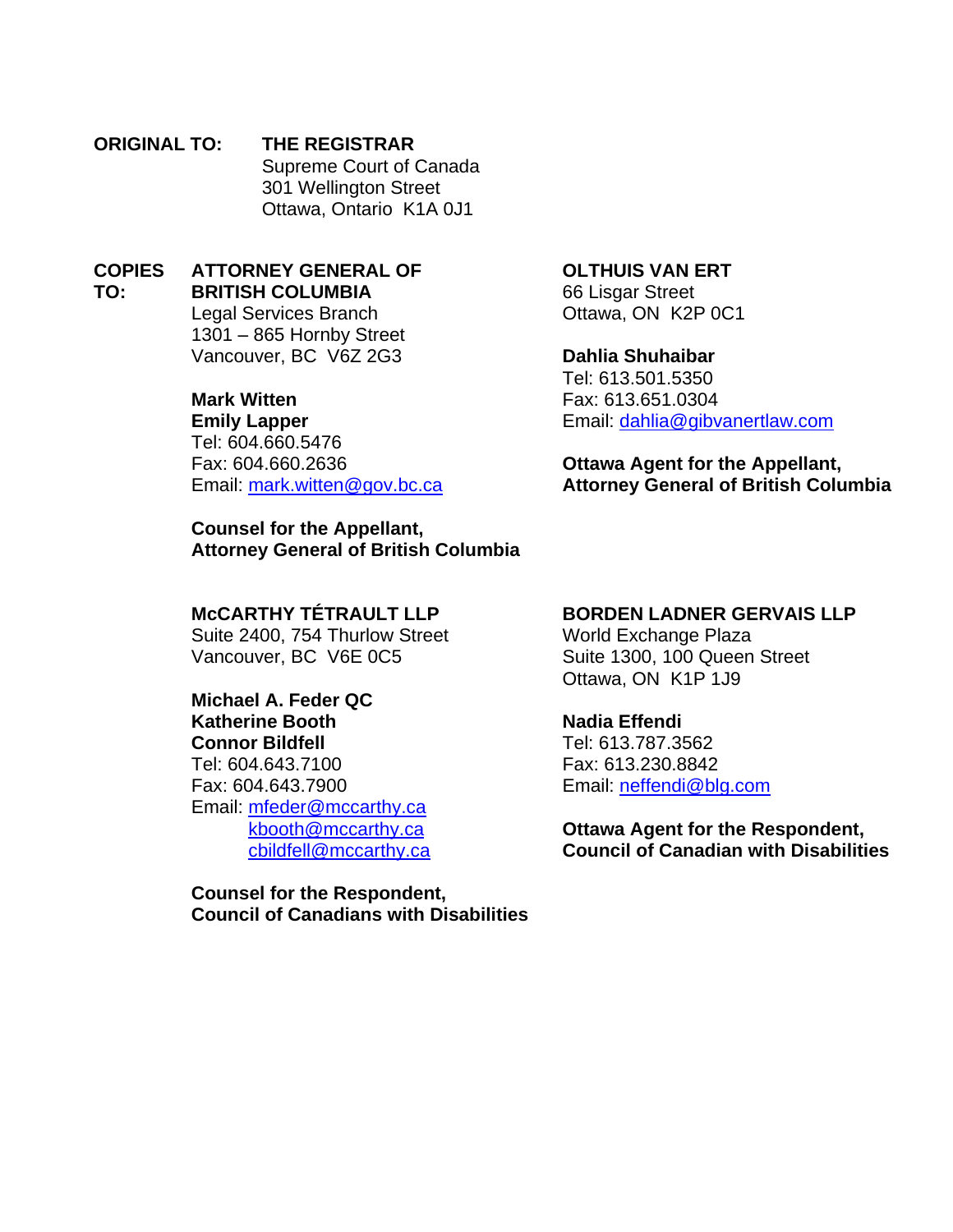#### **ATTORNEY GENERAL OF CANADA**

Department of Justice, National Litigation Sector 400 – 120 Adelaide Street West Toronto, ON M5H 1T1

#### **Christine Mohr**

Tel: 416.953.9546 Fax: 416.952.4518 Email: christine.mohr@justice.gc.ca

#### **Counsel for the Intervener, Attorney General of Canada**

#### **ATTORNEY GENERAL OF ONTARIO**

Constitution Law Branch 720 Bay Street, 4<sup>th</sup> Floor Toronto, ON M7A 2S9

#### **Yashoda Ranganathan David Tortell**

Tel: 647.637.0883 Fax: 416.326.4015 Email: yashoda.ranganathan@ontario.ca

**Counsel for the Intervener, Attorney General of Ontario** 

### **MINISTRY OF JUSTICE AND ATTORNEY GENERAL**

Government of Saskatchewan 820 – 1874 Scarth Street Regina, SK S4P 4B3

**Sharon H. Pratchler, Q.C.**  Tel: 306.787.5584 Fax: 306.787.9111 Email: Sharon.pratchler2@gov.sk.ca

**Counsel for the Intervener, Attorney General of Saskatchewan** 

### **ATTORNEY GENERAL OF CANADA**

Department of Justice Civil Litigation Section 50 O'Connor Street, 5<sup>th</sup> Floor Ottawa, ON K1A 0H8

**Christopher M. Rupar**  Tel: 416.941.2351 Fax: 613.954.1920 Email: christopher.rupar@justice.gc.ca

**Agent for the Intervener, Attorney General of Canada** 

**POWER LAW**  1103 – 130 Albert Street Ottawa, ON K1P 5G4

**Maxine Vincelette**  Tel: 613.702.5573 Fax: 613.702.5566 Email: mvincelette@juristespower.ca

#### **Agent for the Intervener, Attorney General of Ontario**

**GOWLING WLG (CANADA) LLP**  2600 – 160 Elgin Street Ottawa, ON K1P 1C3

**D. Lynne Watt**  Tel: 613.786.8695 Fax: 613.788.3509 Email: lynne.watt@gowlingwlg.com

**Agent for the Intervener, Attorney General of Saskatchewan**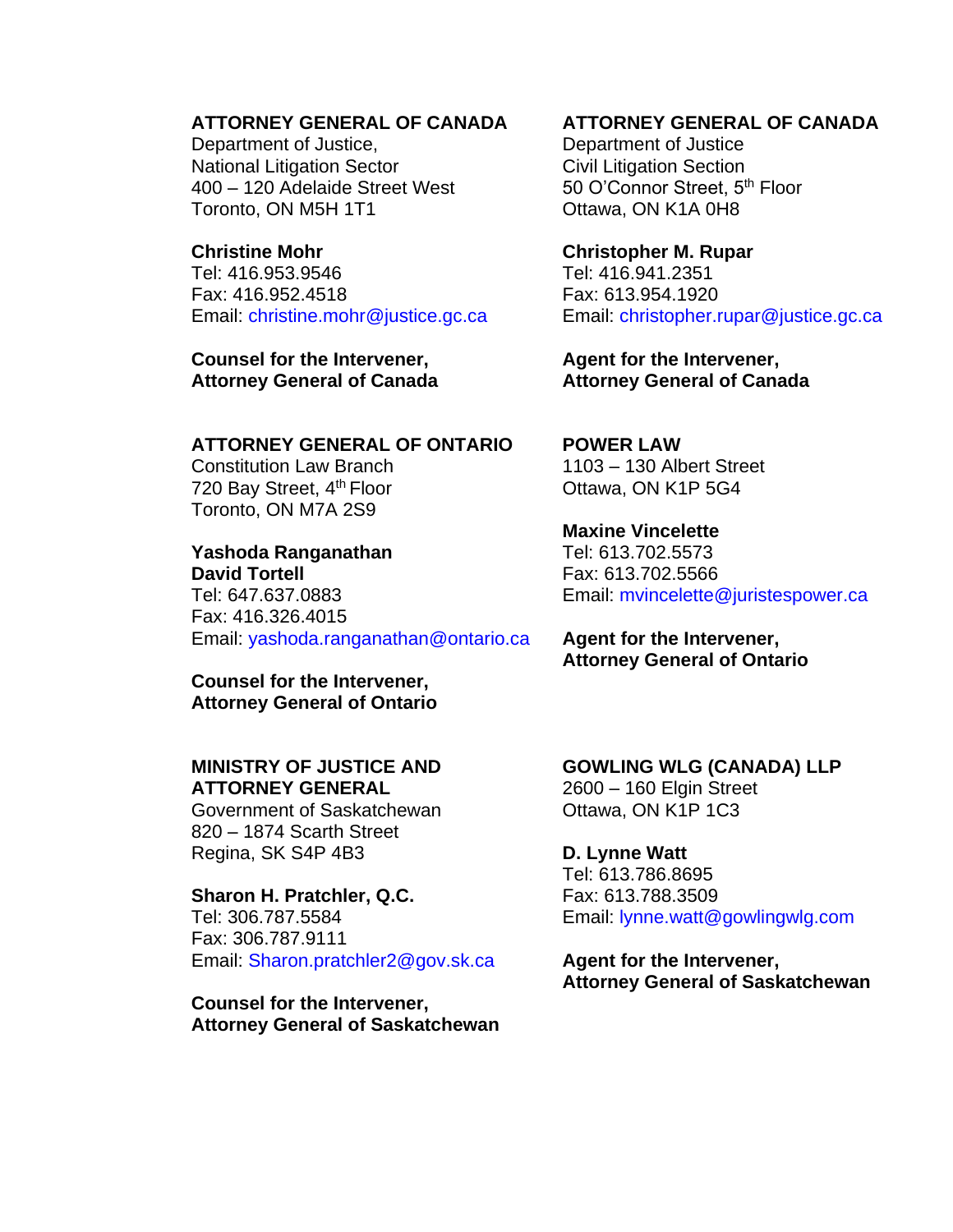#### **ALBERTA JUSTICE, Constitutional and Aboriginal Law**

1000, 10025 – 102A Avenue Edmonton, AB T5J 2Z2

#### **Leah M. McDaniel**

Tel: 780.422.7145 Fax: 780.643.0852 Email: leah.mcdaniel@gov.bc.ca

**Counsel for the Intervener, Attorney General of Alberta** 

### **ALLEN/ MCMILLAN LITIGATION COUNSEL**

1625 – 1185 West Georgia Street Vancouver, BC V6E 4E6

### **Greg J. Allen**

**Nojan Kamoosi** Tel: 604.628.3982 Fax: 604.628.3832 Email: greg@amlc.ca

**Counsel for the Intervener, West Coast Prison Justice Society** 

#### **ANITA SZIGETI ADVOCATES**

2001 – 400 University Avenue Toronto, ON M5G 1S5

**Anita Szigeti Maya Kotob Sarah Rankin**

Tel: 416.504.6544 Fax: 416.204.9562 Email: anita@asabarristers.com

**Counsel for the Intervener, Empowerment Council, Systemic Advocates in Addictions and Mental Health** 

#### **GOWLING WLG (CANADA) LLP**

2600 – 160 Elgin Street Ottawa, ON K1P 1C3

#### **D. Lynne Watt**

Tel: 613.786.8695 Fax: 613.788.3509 Email: lynne.watt@gowlingwlg.com

**Agent for the Intervener, Attorney General of Alberta**

#### **SUPREME ADVOCACY LLP**

100 – 340 Gilmour Street Ottawa, ON K2P 0R3

#### **Marie-France Major**

Tel: 613.695.8855 Ext. 102 Fax: 613.695.8580 Email: mfmajor@supremeadvocacy.ca

**Agent for the Intervener, Empowerment Council, Systemic Advocates in Addictions and Mental Health**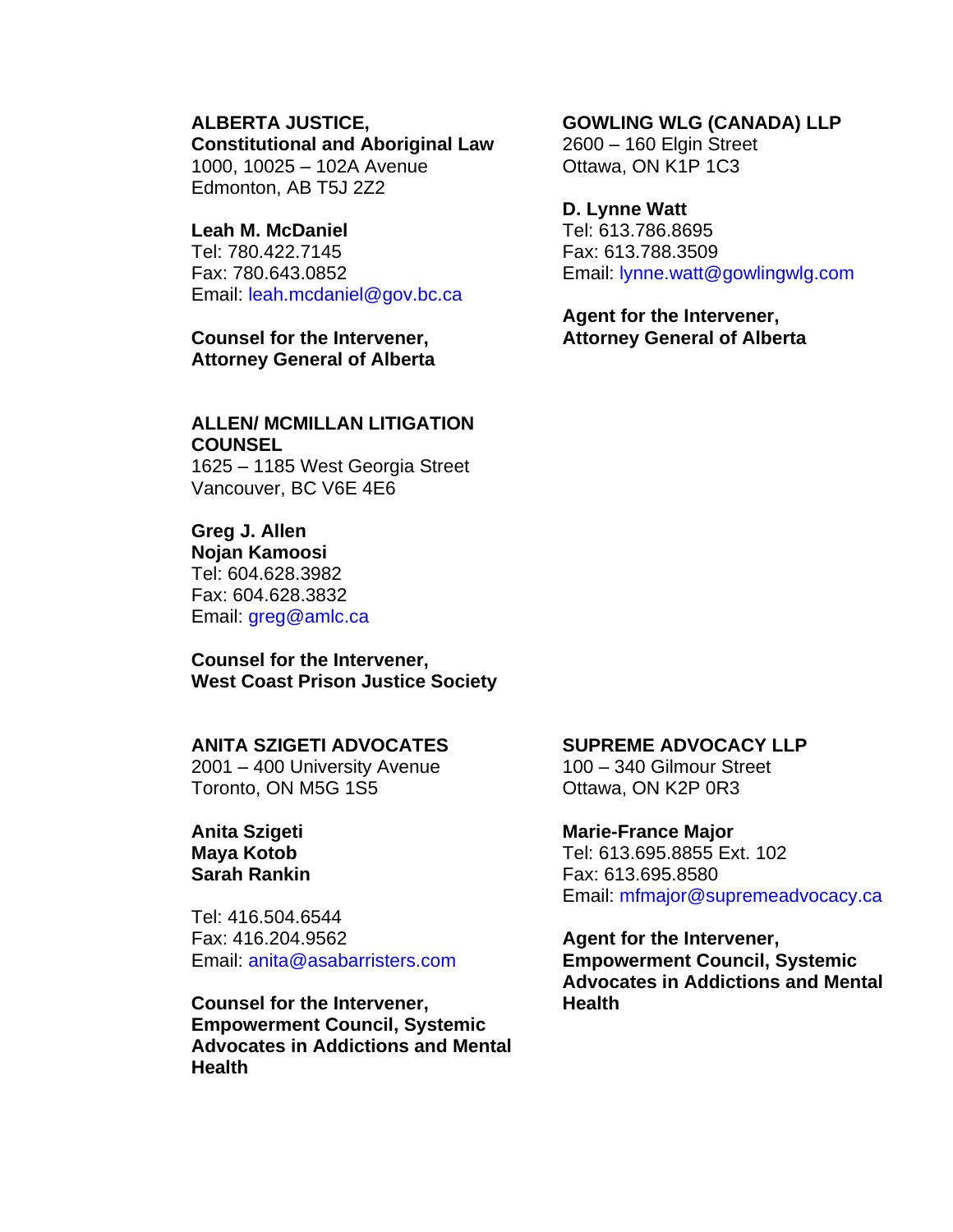#### **TORYS LLP**

3000 – 79 Wellington Street Box 270, TD South Tower Toronto, ON M5K 1N2

# **Andrew Bernstein**

**Emily Sherkey** Tel: 416.865.7678 Fax: 416.865.7380 Email: abernstein@torys.com

**Counsel for the Intervener, Canadian Civil Liberties Association** 

#### **ARCH DISABILITY LAW CENTRE**

55 University Avenue, 15<sup>th</sup> Floor Toronto, ON M5J 2H7

### **Mariam Shanouda**

**Jessica De Marinis** Tel: 416.482.8255 Ext. 2224 416.482.8255 Ext. 2232 Fax.: 416.482.2981 Email: shanoum@lao.on.ca

**Counsel for the Interveners, Advocacy Centre for Tenants Ontario, ARCH Disability Law Centre, Canadian Environmental Law Association, Chinese and Southeast Asian Legal Clinic, HIV and AIDS Legal Clinic Ontario and South Asian Legal Clinic Ontario** 

#### **THE DAVID ASPER CENTRE FOR CONSTITUTIONAL RIGHTS**

University of Toronto 78 Queen's Park Crescent Toronto, ON M5S 2C5

## **Cheryl Milne**

**Kent Roach** Tel: 416.978.0092 Fax: 416.978.8894 Email: Cheryl.milne@utoronto.ca

**Counsel for the Intervener, David Asper Centre for Constitutional Rights**

#### **SUPREME ADVOCACY LLP**

100 – 340 Gilmour Street Ottawa, ON K2P 0R3

### **Eugene Meehan, Q.C.**

**Marie-France Major** Tel: 613.695.8855 Ext. 101 Fax: 613.695.8580 Email: emeehan@supremeadvocacy.ca

**Agent for the Intervener, Canadian Civil Liberties Association** 

#### **BORDEN LADNER GERVAIS LLP**

1300 - 100 Queen Street Ottawa, ON K1P 1J9

#### **Nadia Effendi**

Tel: 613.787.3562 Fax: 613.230.8842 Email: neffendi@blg.com

**Agent for the Interveners, Advocacy Centre for Tenants Ontario, ARCH Disability Law Centre, Canadian Environmental Law Association, Chinese and Southeast Asian Legal Clinic, HIV and AIDS Legal Clinic Ontario and South Asian Legal Clinic Ontario** 

#### **NORTON ROSE FULBRIGHT CANADA LLP**

1500 – 45 O'Connor Street Ottawa, ON K1P 1A4

#### **Matthew Halpin**

Tel: 613.780.8654 Fax: 613.230.5459 Email: matthew.halpin@nortonrosefulbright.com

**Agent for the Intervener, David Asper Centre for Constitutional Rights**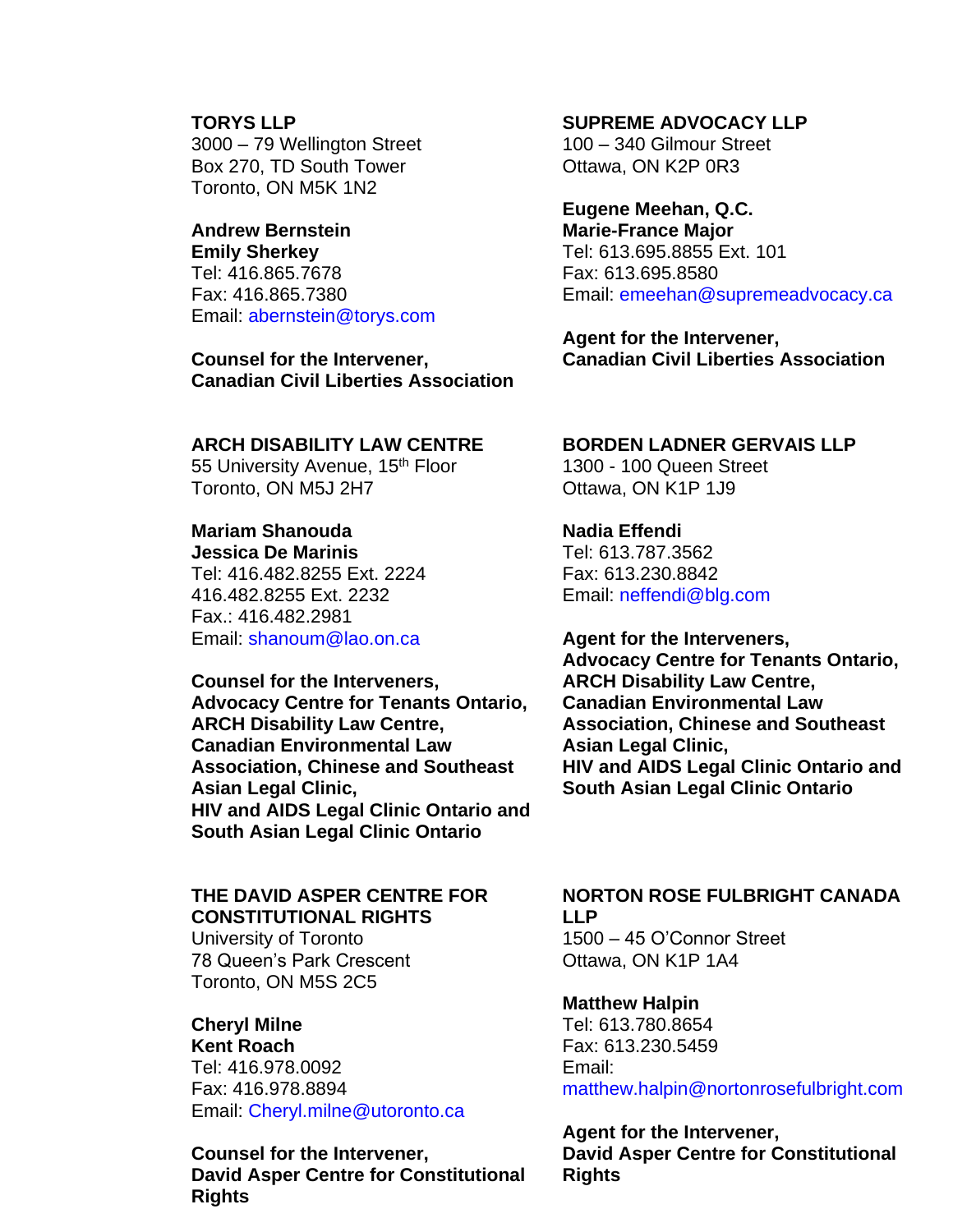#### **ECOJUSTICE CANADA SOCIETY**

390 - 425 Carrall Street Vancouver, BC V6B 6E3

#### **Kegan Pepper-Smith Daniel Cheater**

Tel: 604.685.5618 Fax: 604.685.7813 Email: kpsmith@ecojustice.ca

**Counsel for the Intervener, Ecojustice Canada Society** 

## **HUNTER LITIGATION CHAMBERS LAW CORPORATION**

2100 – 1040 West Georgia Street Vancouver, BC V6E 4H1

**Ryan D.W. Dalziel, Q.C. Aubin P. Calvert** Tel: 604.891.2400 Fax: 604.647.4554 Email: rdalziel@litigationchambers.com

**Counsel for the Intervener, Trial Lawyers Association of British Columbia** 

### **NATIONAL COUNCIL OF CANADIAN MUSLIMS**

300 – 116 Albert Street Ottawa, ON K1P 5G3

**Sameha Omer**  Tel: 613.254.9404 Ext. 224 Fax: 613.701.4062 Email: somer@nccm.ca

**Counsel for the Intervener, National Council of Canadian Muslims** 

### **NORTON ROSE FULBRIGHT CANADA LLP** 1500 – 45 O'Connor Street

Ottawa, ON K1P 1A4

#### **Matthew Halpin**

Tel: 613.780.8654 Fax: 613.230.5459 Email: matthew.halpin@nortonrosefulbright.com

**Agent for the Intervener, Trial Lawyers Association of British Columbia**

**SUPREME ADVOCACY LLP**  100 – 340 Gilmour Street Ottawa, ON K2P 0R3

**Marie-France Major**  Tel: 613.695.8855 Ext. 102 Fax: 613.695.8580 Email: mfmajor@supremeadvocacy.ca

**Agent for the Intervener, National Council of Canadian Muslims**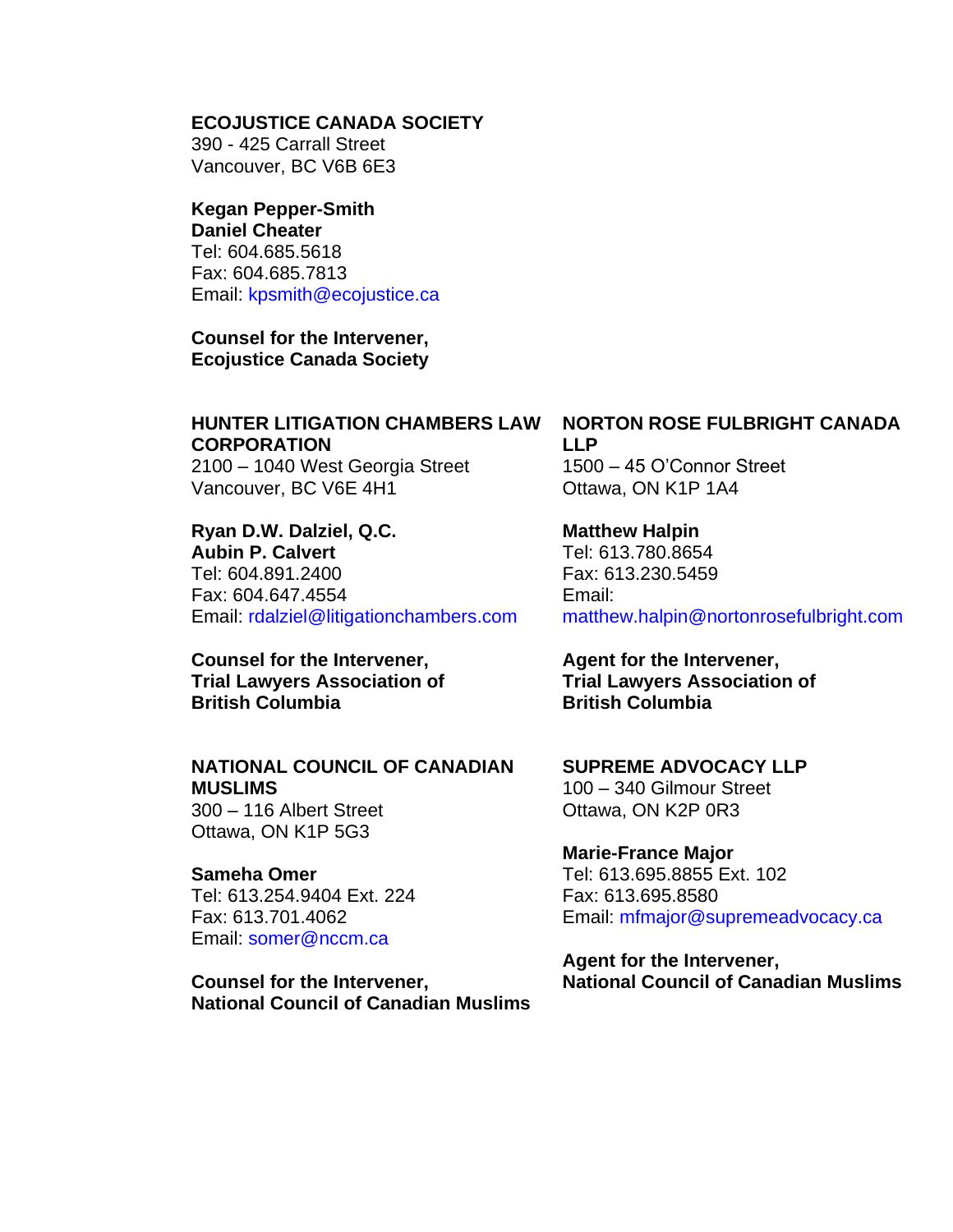#### **MANDELL PINDER LLP**

422 - 1080 Mainland Street Vancouver, BC V6B 2T4

#### **Elin Sigurdson**

**Monique Pongracie-Speier, Q.C.**  Tel: 604.681.4146 Fax: 604.681.0959 Email: eli@mandellpinder.com

**Counsel for the Intervener, British Columbia Civil Liberties Association** 

### **LEGAL AID ONTARIO**

Refugee Law Office 20 Dundas Street West Toronto, ON M5G 2H1

## **Anthony Navaneelan**

**Naseem Mithoowani** Tel: 416.977.8111 Ext. 7181 Fax: 416.977.5567 Email: naveen@lao.on.ca

#### **Counsel for the Intervener, Canadian Association of Refugee Lawyers**

#### **JFK LAW CORPORATION**

340 – 1122 Mainland Street Vancouver, VC V6B 5L1

### **Tim A. Dickson**

**Jason Harman** Tel: 604.687.0549 Fax: 604.687.2696 Email: tdiskson@jfklaw.ca jharman@jfklaw.ca

**Counsel for the Intervener, West Coast Legal Education and Action Fund** 

#### **GOWLING WLG (CANADA) LLP**

2600 – 160 Elgin Street Ottawa, ON K1P 1C3

#### **Jeffrey W. Beedell**

Tel: 613.786.0171 Fax: 613.788.3587 Email: jeff.beedell@gowlingwlg.com

**Agent for the Intervener, British Columbia Civil Liberties Association** 

#### **GOWLING WLG (CANADA) LLP**

2600 – 160 Elgin Street Ottawa, ON K1P 1C3

#### **Jeffrey W. Beedell**

Tel: 613.786.0171 Fax: 613.788.3587 Email: jeff.beedell@gowlingwlg.com

**Agent for the Intervener, West Coast Legal Education and Action Fund**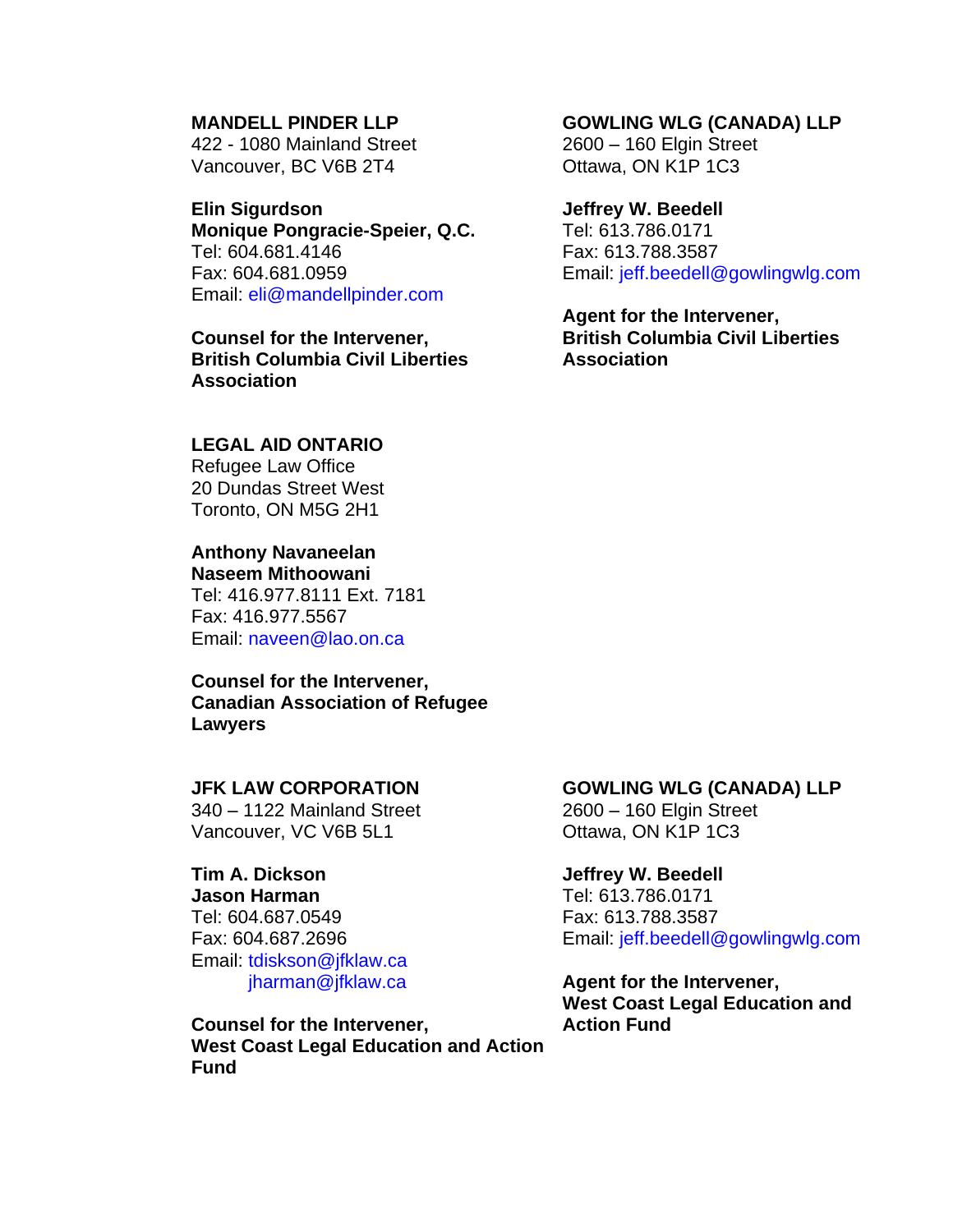#### **POORANLAW PROFESSIONAL CORPORATION**

400 - 1500 Don Mills Road Toronto, ON M3B 3H4

## **Faisal Bhabha**

**Madison Pearlman** Tel: 416.860.7572 Fax: 416.860.5755 Email: fbhabha@pooranlaw.com

**Counsel for the Intervener, Centre for Free Expression**

### **KHALID M. ELGAZZAR**

200 – 440 Laurier Avenue West Ottawa, ON K1R 7X6 Tel: 613.663.9994 Fax: 613.663.5552 Email: ke@elgazzar.ca

### **Agent for the Intervener, Centre for Free Expression**

### **NORTON ROSE FULBRIGHT CANADA LLP**

3000 – 222 Bay Street P.O. Box 53 Toronto, ON M5K 1E7

### **Fahad Siddiqui**

Tel: 416.216.2424 Fax: 416.216.3930 Email: fagad.siddiqui@nortonrosefulbright.com

**Counsel for the Intervener, Federation of Asian Canadian Lawyers and Canadian Muslim Lawyers Association** 

### **ALISON M. LATIMER**

300 – 171 Water Street Vancouver, BC V6B 1A7 Tel: 778.847.7324 Fax: n/a Email: alison@alatimer.ca

**Counsel for the Intervener, John Howard Society of Canada and Queen's Prison Law Clinic** 

## **NORTON ROSE FULBRIGHT CANADA LLP**

1500 – 45 O'Connor Street Ottawa, ON K1P 1A4

### **Matthew Halpin**

Tel: 613.780.8654 Fax: 613.230.5459 Email: matthew.halpin@nortonrosefulbright.com

**Agent for the Intervener, Federation of Asian Canadian Lawyers and Canadian Muslim Lawyers Association** 

#### **POWER LAW**  1103 – 130 Albert Street Ottawa, ON K1P 5G4

**Darius Bossé** Tel: 613.702.5566 Fax: 613.702.5566 Email: dbosse@juristespower.ca

**Agent for the Intervener, John Howard Society of Canada and Queen's Prison Law Clinic**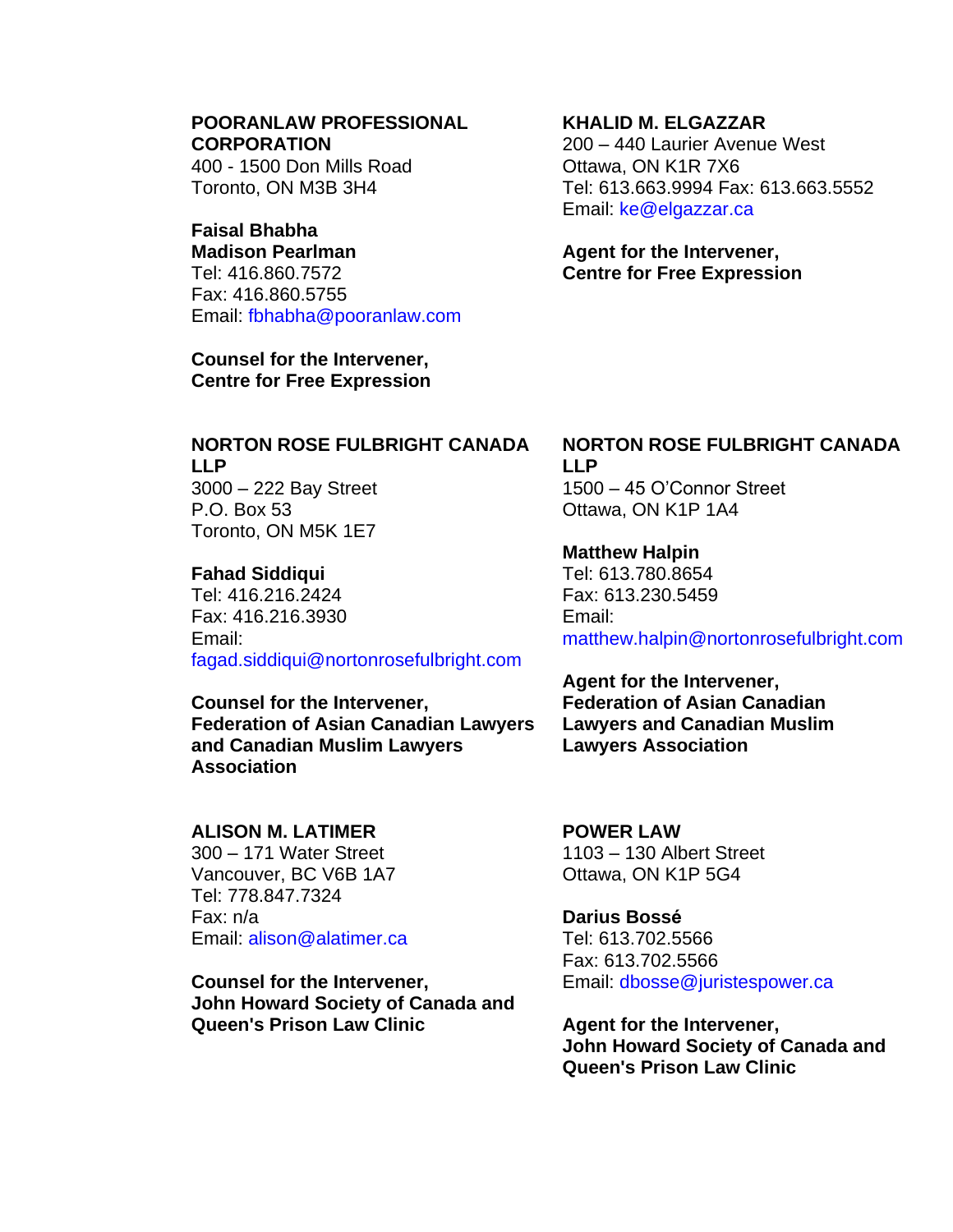**ANIMAL JUSTICE**  720 Bathurst Street Toronto, ON M5S 2R4

**Kaitlyn Mitchell** 

**Scott Tinney** Tel: 547.746.8702 Fax: n/a Email: kmitchell@animaljustice.ca

**Counsel for the Intervener, Animal Justice** 

#### **PUBLIC INTEREST LAW CENTRE**

100 – 287 Broadway Street Winnipeg, MB R3C 0R9

**Joëlle Pastora Sala Chimwemwe Undi Natalie Copps** Tel: 204.985.9735 Fax: 204.985.8544 Email: jopas@pilc.mb.ca

**Counsel for the Intervener, Canadian Mental Health Association (National), Canada Without Poverty, Aboriginal Council of Winnipeg Inc. and End Homelessness Winnipeg Inc.** 

### **OSLER HOSKIN & HARCOURT LLP**

1 First Canadian Place, P.O. Box 50 Toronto, ON K5X 1B8

#### **Mark Sheeley**

**Lipi Mishra** Tel: 416.862.6791 Fax: 416.862.6666 Email: msheeley@osler.com

**Counsel for the Intervener, Canadian Constitution Foundation** **POWER LAW**  1103 – 130 Albert Street Ottawa, ON K1P 5G4

**Maxine Vincelette** 

Tel: 613.702.5573 Fax: 613.702.5566 Email: mvincelette@juristespower.ca

**Agent for the Intervener, Animal Justice** 

**POWER LAW**  1103 – 130 Albert Street Ottawa, ON K1P 5G4

**Darius Bossé** Tel: 613.702.5566 Fax: 613.702.5566 Email: dbosse@juristespower.ca

**Agent for the Intervener, Canadian Mental Health Association (National), Canada Without Poverty, Aboriginal Council of Winnipeg Inc. and End Homelessness Winnipeg Inc.** 

## **OSLER HOSKIN & HARCOURT LLP**

900 – 340 Albert Street Ottawa, ON K1R 7Y6

#### **Geoffrey Langen**

Tel: 613.787.1015 Fax: 613.235.2867 Email: glangen@osler.com

**Agent for the Intervener, Canadian Constitution Foundation**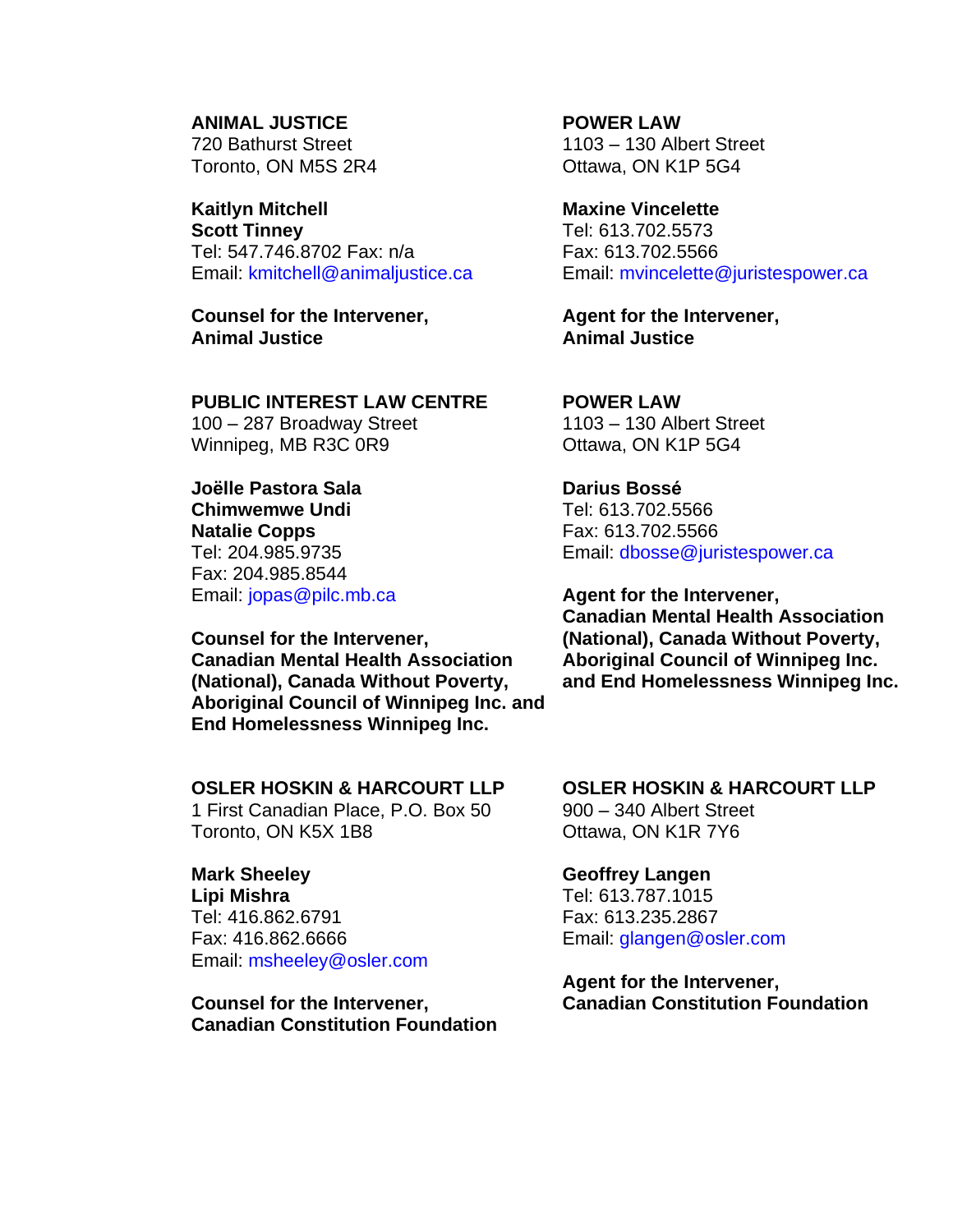## **TABLE OF CONTENTS**

|  | I.   | Public interest standing must not depend on individual co-litigants,<br>especially when challenging mental health                         |  |  |  |  |
|--|------|-------------------------------------------------------------------------------------------------------------------------------------------|--|--|--|--|
|  | ΙΙ.  | The appellant's proposed requirement that public interest litigants explain<br>the absence of an individual litigant has a discriminatory |  |  |  |  |
|  | III. | The test for public interest standing established in Downtown Eastside<br>should be affirmed as it promotes equal access to justice       |  |  |  |  |
|  | IV.  |                                                                                                                                           |  |  |  |  |
|  |      |                                                                                                                                           |  |  |  |  |
|  |      |                                                                                                                                           |  |  |  |  |
|  |      |                                                                                                                                           |  |  |  |  |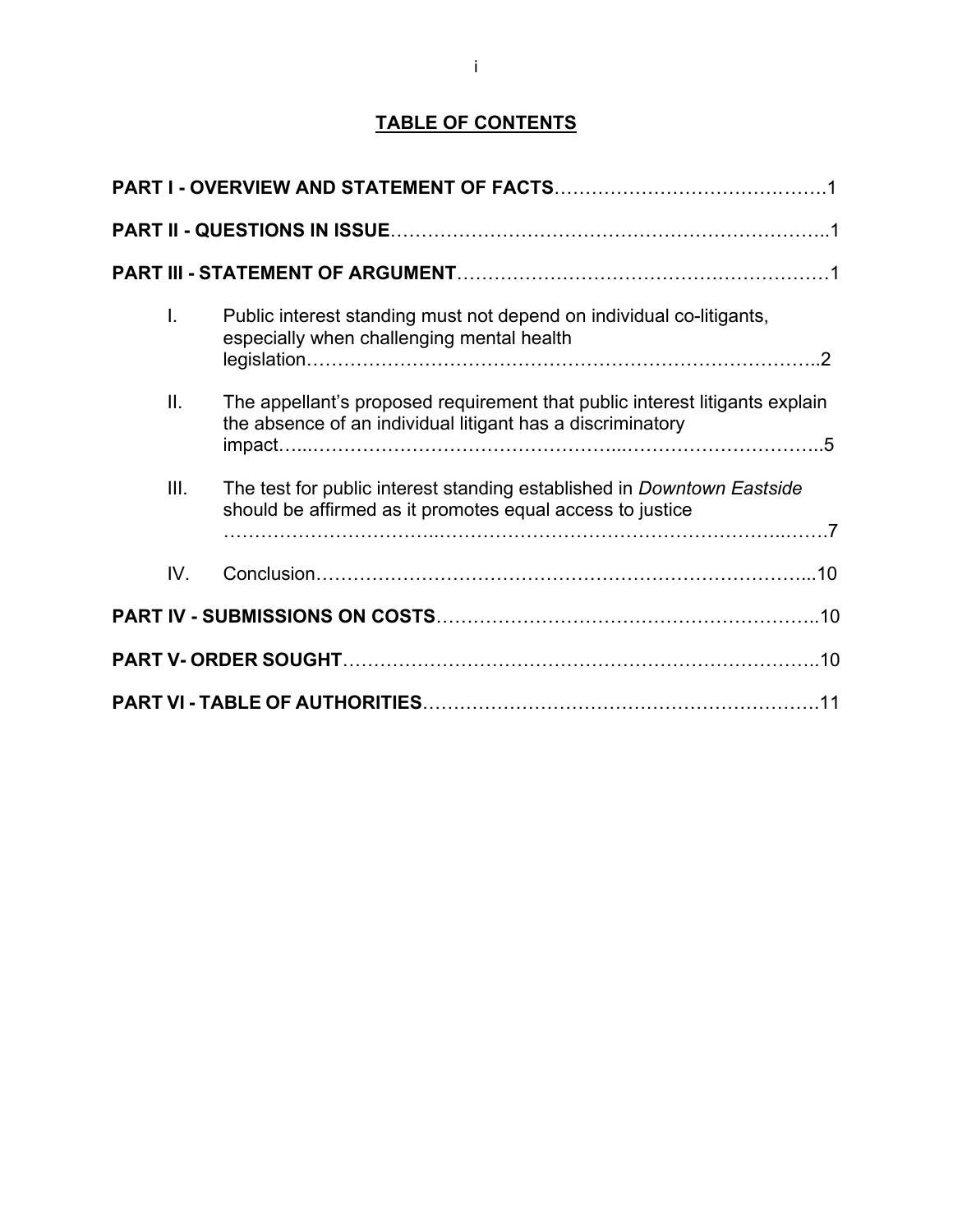#### **PART I – OVERVIEW AND STATEMENT OF FACTS**

<span id="page-11-0"></span>1. The Mental Health Legal Committee (MHLC) intervenes in this appeal to offer the perspective of legal practitioners with expertise in providing client-instructed advocacy to persons with mental health disabilities. This case concerns the barriers facing persons with mental health disabilities bringing constitutional challenges, the criteria for establishing public interest standing and the resulting implications for access to justice.

2. The appellant asks this Court to impose new barriers on public interest organizations seeking standing to challenge the constitutionality of legislation by requiring the presence of an individual co-litigant or, alternatively, that they satisfy the evidentiary and legal burden of explaining the absence of an individual co-litigant. These new barriers would have a profoundly negative effect on equal access to justice for marginalized groups and place a higher burden on persons with mental health disabilities.

### **PART II – QUESTIONS IN ISSUE**

3. The MHLC will address the adverse impact on persons with mental health disabilities that results from the proposed narrowing and/or misapplication of the test for public interest standing in constitutional cases.

### **PART III - STATEMENT OF ARGUMENT**

- 4. The MHLC submits that:
	- **(I)** Public interest standing cannot rest solely on the particular factual context of an individual co-litigant, especially when challenging mental health legislation;
	- **(II)** The appellant's proposed requirement that public interest litigants explain the absence of an individual co-litigant has a discriminatory and disproportionate impact on persons with mental health disabilities; and
	- **(III)** The test for public interest standing must not be unduly narrowed through the imposition of procedural barriers, but should be affirmed as promoting equal access to justice.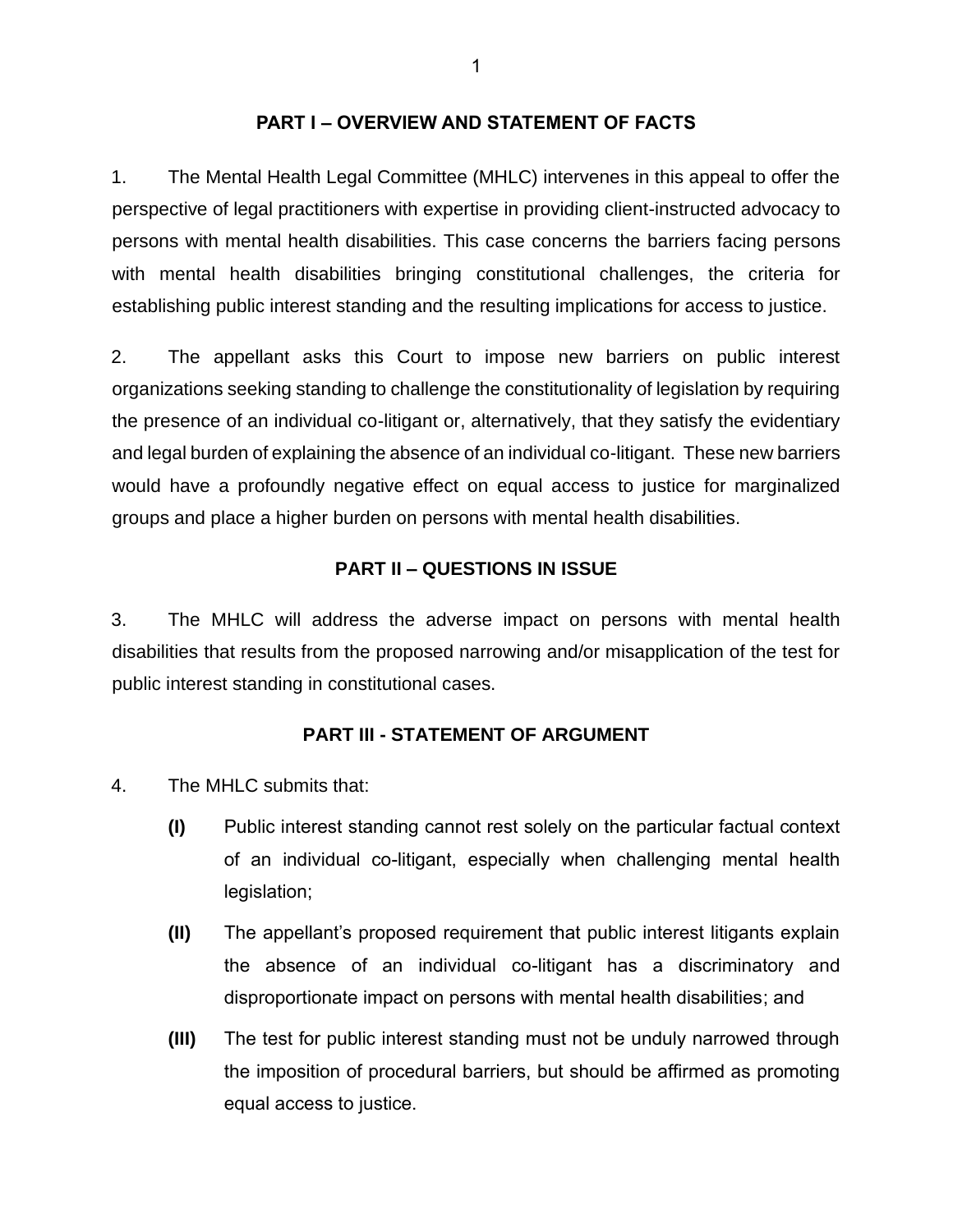### <span id="page-12-0"></span>**I. Public interest standing must not depend on individual co-litigants, especially when challenging mental health legislation**

5. The British Columbia Court of Appeal (BCCA) agreed that the respondent's constitutional challenge raises a serious justiciable issue, notwithstanding the lack of an individual co-litigant. The BCCA accepted that it was sufficient for a public interest litigant to plead facts arising from the application of legislation that directly affects all members of a defined and identifiable group. The BCCA also agreed that the Council of Canadians with Disabilities (CCD) could establish the evidentiary foundation for its claim through directly affected non-party individuals and expert witnesses, rather than through an individual co-litigant.<sup>1</sup>

6. Requiring an individual co-litigant will adversely impact persons with mental health issues by imposing an additional – often insurmountable – obstacle before impugned legislation can be reviewed by a court. Equal access to justice requires that the factual context for constitutional litigation respecting marginalized groups be adduced through non-party fact and expert witnesses. This is a proportionate approach to public interest standing which allows the lived experience of affected individuals to be placed before the court, while relieving marginalized persons of the heavy burden involved in initiating and sustaining public interest litigation personally.

7. The law of standing must not operate to compel an individual member of a marginalized group to personally bear the load of complex, contested and protracted public interest litigation, particularly if the impact of an impugned provision on that marginalized group is the subject of a constitutional challenge. To do otherwise would lead to an absurd and patently unjust formulation of the test for public interest standing. Yet this is the outcome urged upon this Court by the appellant.

<sup>1</sup> *Council of Canadians with Disabilities v British Columbia (Attorney General)*, 2020 BCCA 241 ["BCCA Reasons"], at [paras 110-114.](https://www.canlii.org/en/bc/bcca/doc/2020/2020bcca241/2020bcca241.html#par110)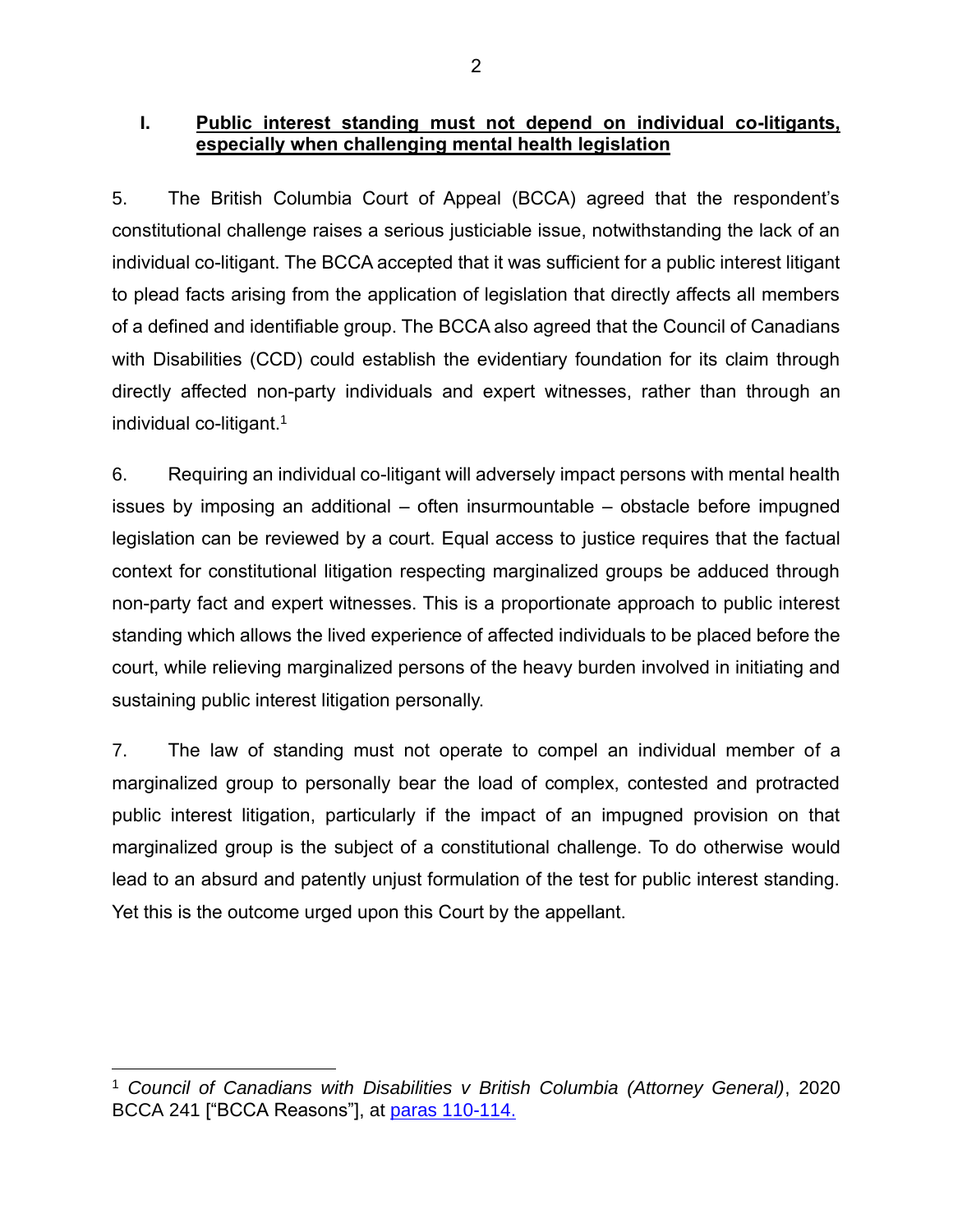8. As a practical matter, individuals with mental health disabilities who are adversely impacted by mental health laws face barriers in mounting and sustaining constitutional litigation for a multitude of reasons. These include:

(a) **Lack of funding to hire counsel:** The experience of mental health disabilities is statistically linked to poverty, constitutional litigation is complex and costly, and publicly available funding sources are severely limited. $2^2$ 

(b) **Lack of access to experienced and specialized counsel:** This may be a corollary of the lack of funding but may also stem from geographic differences in the availability of specialized counsel, or inadequate structural mechanisms to support psychiatric clients in identifying such counsel. $3$ 

(c) **Fluctuating capacity to retain and instruct counsel:** With rare exceptions, a lawyer's authority to act flows only from instructions received from a directly affected client who is capable of instructing counsel. This professional duty is no less significant for clients with mental health disabilities. In constitutional litigation, a client must be able to instruct the lawyer to commence the proceeding and remain capable to instruct counsel over the course of multiple years and numerous litigation stages. If an individual plaintiff loses the capacity to instruct counsel during protracted and complex constitutional litigation, the lawyer loses the authority to advance the case, no matter how meritorious, how important it is to the public interest, or how close the matter may be to completion.<sup>4</sup>

<sup>&</sup>lt;sup>2</sup> Legal Aid Ontario, ["The Mental Health Strategy for Legal Aid Ontario"](http://beta.legalaid.on.ca/strategic/wp-content/uploads/sites/4/2016/03/MHS-Final-EN.pdf) (11 March 2016); Centre for Disability Law and Policy*,* ["Final Report: Access to Justice of Persons with](https://www.nuigalway.ie/media/centrefordisabilitylawandpolicy/files/CDLP-Final-report-for-UN-Special-Rapporteur-on-Access-to-Justice-for-Persons-with-Disabilities-(21Jan).docx)  [Disabilities"](https://www.nuigalway.ie/media/centrefordisabilitylawandpolicy/files/CDLP-Final-report-for-UN-Special-Rapporteur-on-Access-to-Justice-for-Persons-with-Disabilities-(21Jan).docx) (Galway: National University of Ireland, 2019) at 17*ff.*

<sup>3</sup> Jaime Baxter & Albert Yoon, "No Lawyer for a Hundred Miles?: [Mapping](https://digitalcommons.osgoode.yorku.ca/cgi/viewcontent.cgi?article=2791&context=ohlj) the New [Geography](https://digitalcommons.osgoode.yorku.ca/cgi/viewcontent.cgi?article=2791&context=ohlj) of Access of Justice in Canada" (2014) 52 Osgoode Hall LJ 9.

<sup>&</sup>lt;sup>4</sup> Law Commission of Ontario, "Final Report on Legal Capacity, Decision-Making and [Guardianship"](http://www.lco-cdo.org/wp-content/uploads/2017/03/CG-Final-Report-EN-online.pdf) (2017) at 203-204, 235, 239; A Procope, ["The Ongoing History of Section](http://pbplawyers.com/wp-content/uploads/2020/10/Procope-The-Ongoing-History-of-Section-3-Counsel.pdf)  3 Counsel: Origins [of the Role and A Path Forward"](http://pbplawyers.com/wp-content/uploads/2020/10/Procope-The-Ongoing-History-of-Section-3-Counsel.pdf) (Paper delivered at the conference "Your Comprehensive Guide to Section 3 counsel under the *Substitute Decisions Act*, Ontario Bar Association, Toronto, October 2020) at 4-12, 26-30; *Gligorevic v McMaster* [2012 ONCA 115](https://www.canlii.org/en/on/onca/doc/2012/2012onca115/2012onca115.html) at paras 89-95, 101-104; *Sylvester v Britton*, 2018 ONSC 6620 at paras [60-64, 74.](https://canlii.ca/t/hvwmv)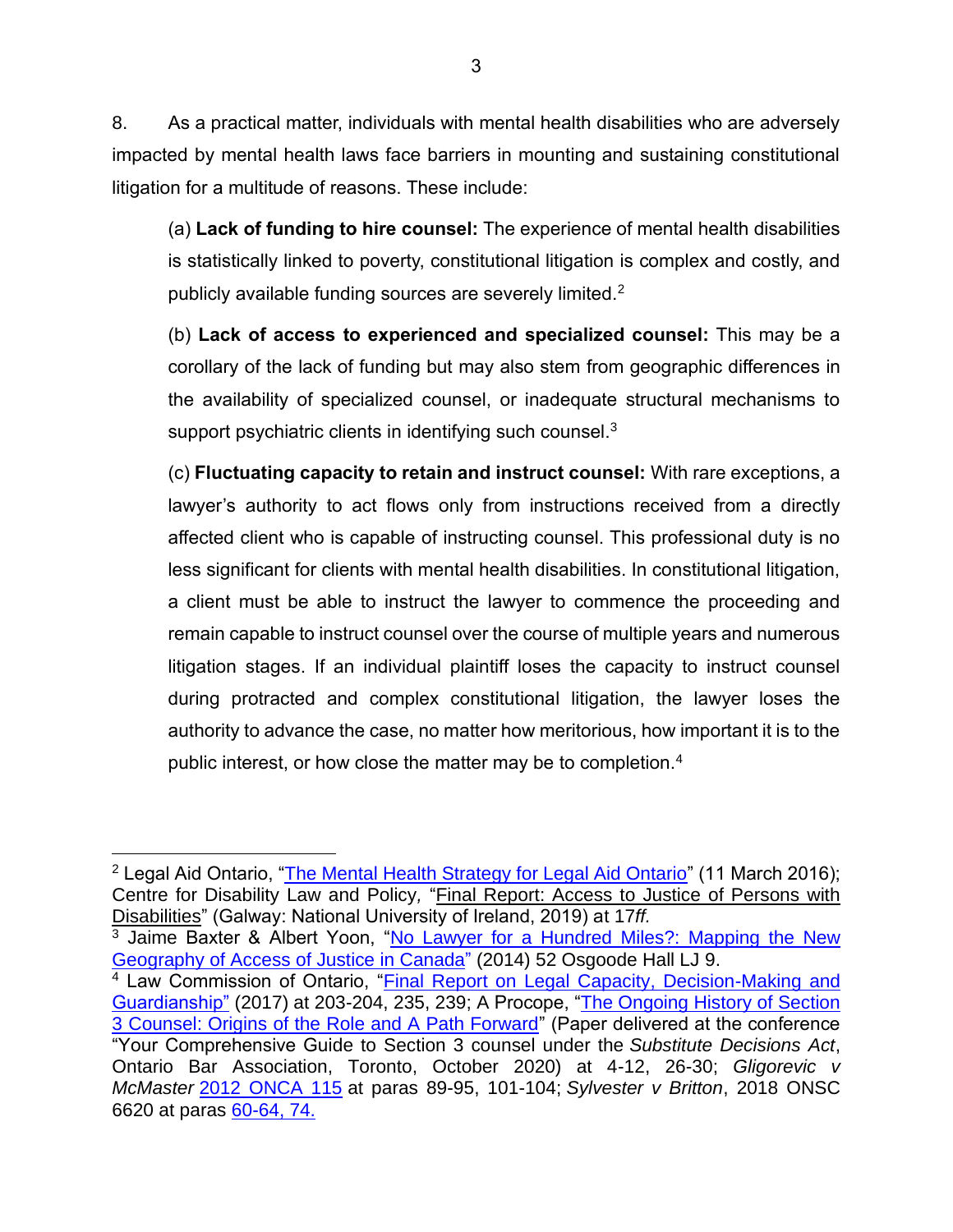(d) **Lack of, or fluctuating access to, socioeconomic supports and conditions that are necessary to a client's sustained availability to instruct counsel**: Persons with mental health disabilities may be underhoused<sup>5</sup>, lack reliable access to means of communication, and face multiple intersecting systemic barriers to being available to instruct counsel. If an individual litigant with mental health disabilities loses their housing or cannot be located, counsel will be left without an instructing client and therefore unable to proceed.

(e) **Fluctuating willingness to continue multi-year contested litigation:** A client's willingness to continue in lengthy constitutional litigation may wax and wane for reasons unrelated to the merits and public importance of the case.<sup>6</sup> This may be due to their mental health disabilities or other challenges in their life.<sup>7</sup>

(f) **Privacy and dignity considerations in light of the open court principle:** An individual litigant in a *Charter* challenge involving their mental health must be prepared to have their highly private personal health information disseminated to parties and interveners, aired and debated in a public courtroom, and exposed to media scrutiny given the high-profile nature of constitutional litigation.<sup>8</sup> This has a particular impact on dignity, as in this case. An individual litigant ought not to be expected to withstand years of litigation about events they may find humiliating or distressing, in order to advance a public cause.  $9$ 

(g) **Personal supports:** An individual seeking to challenge forced treatment provisions may face opposition from personal supports, such as family or friends, who may prefer that the individual be forcibly treated while in psychiatric detention.

<sup>&</sup>lt;sup>5</sup> Inclusion Canada, "Meeting Canada's Obligations to Affordable Housing and Supports [for People with Disabilities to Live Independently in the Community"](https://inclusioncanada.ca/wp-content/uploads/2018/05/Canada-Right-to-Housing-for-Persons-with-Disabilities-May-15-2017.pdf) (Submitted to UN Special Rapporteur on the Right to Housing, 2017).

<sup>6</sup> ARCH Disability Law Centre, "Submission to the Law Commission of Ontario in Response to Law As it Affects Persons with Disabilities" (2009) at [13.](https://www.oba.org/getmedia/16f9cc76-fd07-4922-8d1d-370048036f53/b3ARCH14.pdf)

<sup>7</sup> *Thompson v Attorney General of Ontario,* 2011 ONSC 2023 at para 55.; *[Trial Lawyers](https://canlii.ca/t/fktn1#par55)  [Association of British Columbia v British Columbia \(Attorney General\),](https://canlii.ca/t/fktn1#par55)* [2014 SCC 59.](https://www.canlii.org/en/ca/scc/doc/2014/2014scc59/2014scc59.htm)

<sup>&</sup>lt;sup>8</sup> Helgi Maki & C Tess Sheldon, "Trauma-Informed Strategies in Public Interest Litigation: Avoiding Unintended Consequences Through Integrative Legal Perspectives" (2019) 90:2 Supreme Court Law Review 65 [MHLC's Book of Authorities (BOA), TAB 1]. <sup>9</sup> BCCA Reasons at [para 21.](https://www.canlii.org/en/bc/bcca/doc/2020/2020bcca241/2020bcca241.html#par21)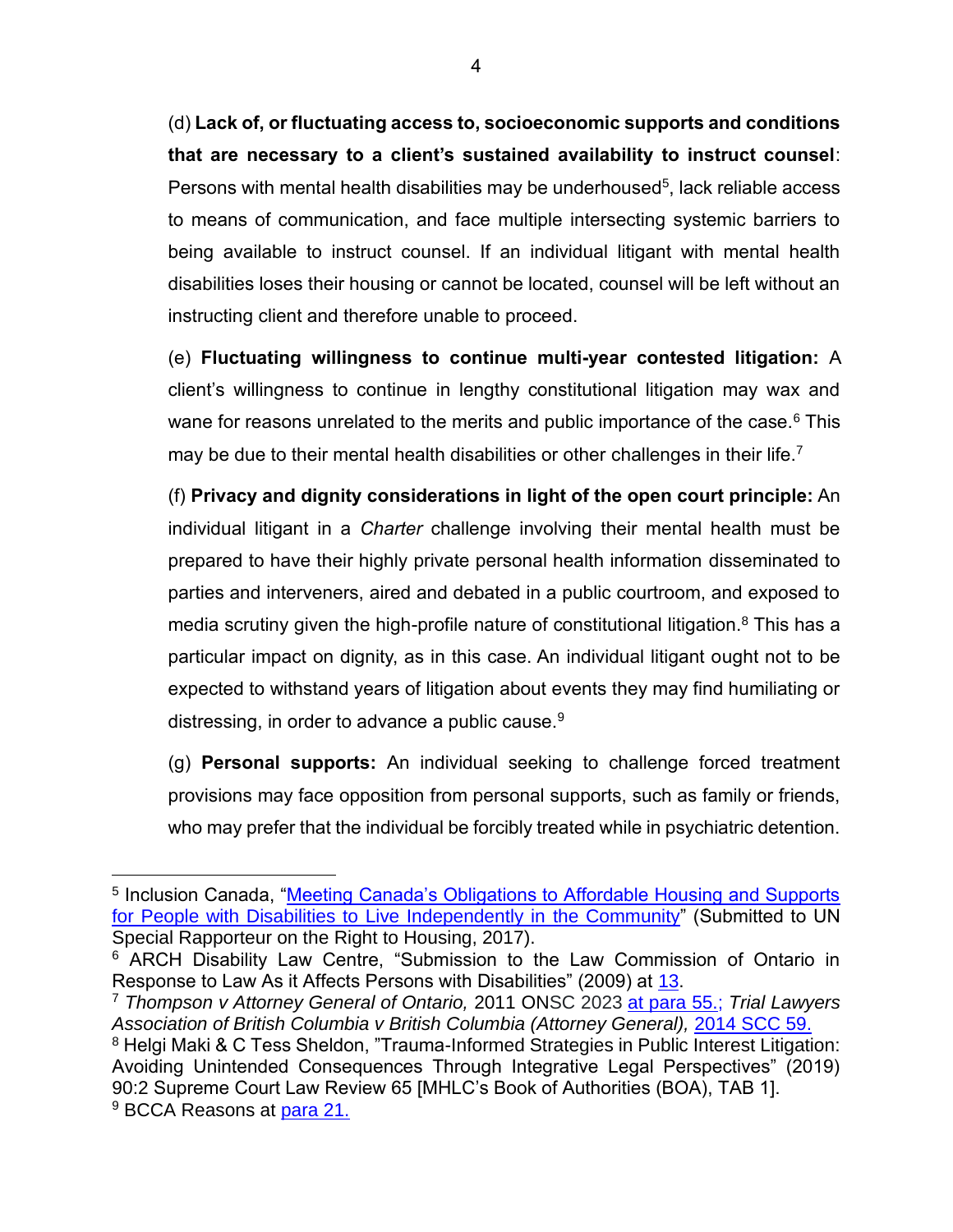<span id="page-15-0"></span>Persons with mental health disabilities may reasonably be unwilling or unable to risk fracturing their support systems in order to advance public interest litigation.

9. Given all of the above, the search for a suitable individual client to challenge the constitutionality of mental health legislation may be described as the search for a unicorn<sup>10</sup>. It requires an extraordinary confluence of prerequisite factors: the wherewithal and resources to find and retain counsel; enduring mental capacity to instruct counsel in complex *Charter* litigation; life circumstances that lend themselves to sustained availability and willingness to participate in a contested legal matter over multiple years; openness to the invasive scrutiny of their highly private health matters by strangers – and that this particular individual, by happenstance, also be someone who has personally suffered the precise harms which trigger the constitutional analysis. To require all this would effectively insulate mental health legislation from review. <sup>11</sup>

10. The above concerns dissolve when a public interest litigant is permitted to rely on non-applicant witnesses. Individuals with mental health disabilities who have been impacted by allegedly unconstitutional legislation should have their voices heard by the court and be able to participate to the extent needed to explore their personal factual circumstances but need not be personally responsible for shouldering a public cause.

### **II. The appellant's proposed requirement that public interest litigants explain the absence of an individual litigant has a discriminatory impact**

11. The appellant asks this Honourable Court to impose a new burden on public interest organizations to justify the absence of an individual litigant. The appellant submits that "applicants should first be required to explain the absence of an individual plaintiff" and must provide "evidence of efforts to engage a directly impacted individual plaintiff or co-plaintiff and an explanation of why those efforts proved unsuccessful."<sup>12</sup>

<sup>&</sup>lt;sup>10</sup> Canadian Doctors for Refugee Care v Canada (Attorney General), 2014 FC 651 at [340.](https://www.canlii.org/en/ca/fct/doc/2014/2014fc651/2014fc651.html#par340)

<sup>11</sup> Even individual litigants face barriers to bring systemic claims: *Gnanasegaram v Allianz Insurance Co of Canada*, [2005 CanLII 7883](https://www.canlii.org/en/on/onca/doc/2005/2005canlii7883/2005canlii7883.html) (CA); *Bhindi v City of Ottawa*, 2021 HRTO 525 at [para 10;](https://canlii.ca/t/jgpqd#par10) *Carasco v University of Windsor,* 2012 HRTO 195 at [para 14.](https://canlii.ca/t/fpthq#par14)

 $12$  Factum of the Appellant, at p 21, para 63 [emphasis added].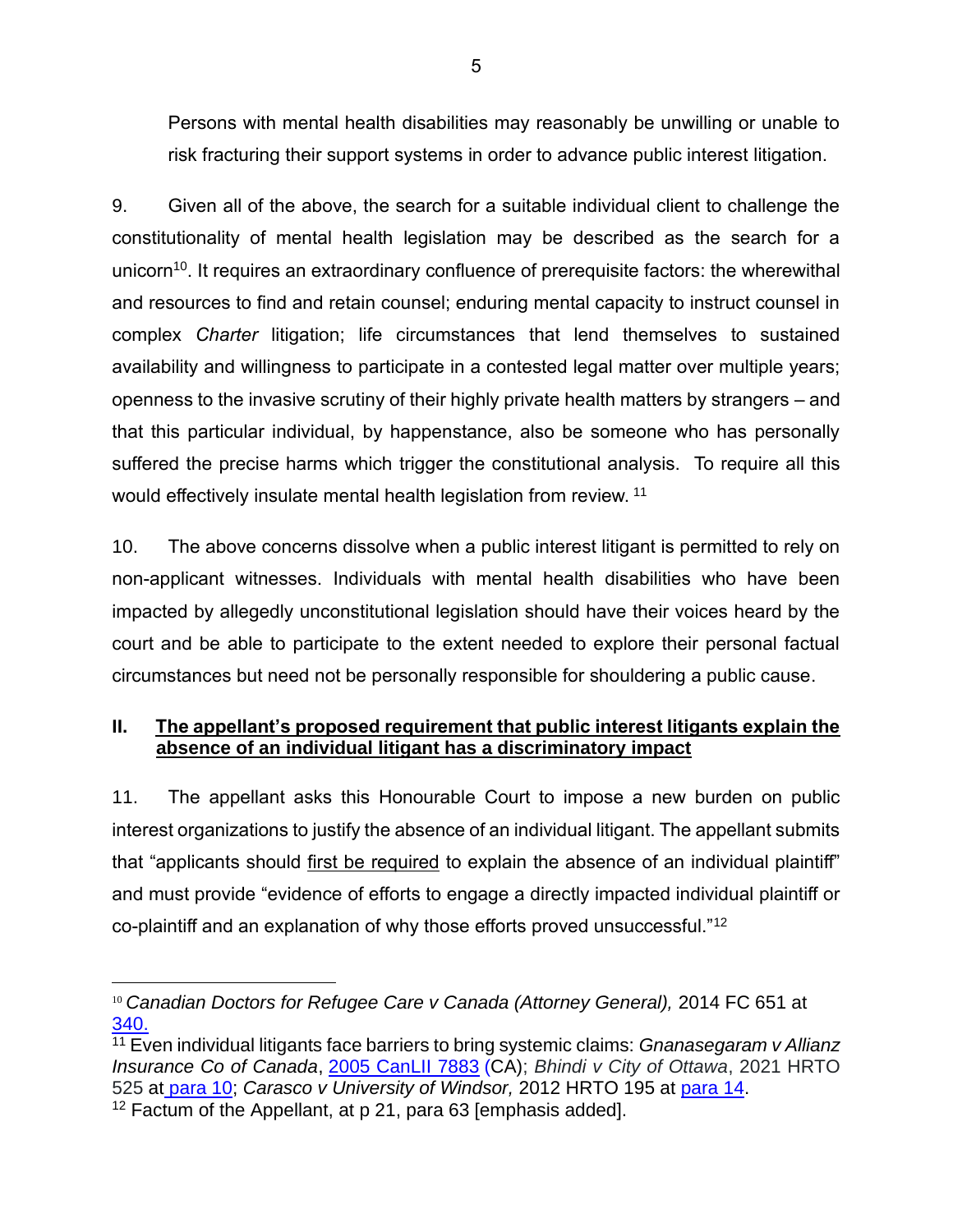12. The MHLC submits that this Honourable Court should reject such an unwarranted requirement, which would amount to a discriminatory barrier to advancing legal rights for marginalized persons. A requirement that public interest organizations explain the unavailability of an individual co-litigant relies on discriminatory and paternalistic beliefs that clients with mental health disabilities are not entitled to the same solicitor-client privilege that extends to other clients. This Honourable Court has recognized the damaging impact of stigma and discrimination that persons with mental health disabilities face in *R v Swain*: "The mentally ill have historically been the subjects of abuse, neglect and discrimination in our society."<sup>13</sup>

13. The appellant also asks this Court to infer from the lack of an individual co-litigant that those with a more direct and personal stake in the matter have deliberately refrained from challenging the law. The appellant states "[i]ndeed, apart from two discontinued individual plaintiffs, there was no evidence that any involuntary patients or family members in British Columbia supported CCD's litigation".<sup>14</sup>

14. The MHLC submits that the appellant's position ignores the structural, disabilityrelated barriers to bringing constitutional claims. While the third part of the test for public interest standing set out in *Downtown Eastside* includes consideration of whether "those with a more direct and personal stake in the matter have deliberately refrained from suing",<sup>15</sup> it does not follow that the absence of an individual litigant amounts to general support for the impugned provisions. A court does not need affidavit evidence regarding the absence of an individual litigant to acknowledge<sup>16</sup> these well-recognized barriers to access to justice. The mere absence of an individual plaintiff cannot be construed as a deliberate choice of the impacted individuals to affirm the continued operation of the impugned "deemed consent" provisions challenged in this case.

<sup>13</sup> *R v Swain*, [1991] 1 SCR 933 at [973-974;](https://canlii.ca/t/1fsks) Ontario Human Rights Commission, ["Policy](http://www3.ohrc.on.ca/sites/default/files/Policy%20on%20Preventing%20discrimination%20based%20on%20mental%20health%20disabilities%20and%20addictions_ENGLISH_accessible.pdf)  [on Preventing Discrimination Based on Mental Health Disabilities and Addictions"](http://www3.ohrc.on.ca/sites/default/files/Policy%20on%20Preventing%20discrimination%20based%20on%20mental%20health%20disabilities%20and%20addictions_ENGLISH_accessible.pdf) (Toronto: OHRC, 2014) at 13.

<sup>&</sup>lt;sup>14</sup> Factum of the Appellant, at p 8, para 111.

**<sup>15</sup>** *Canada (Attorney General) v Downtown Eastside Sex Workers United Against Violence Society*, [2012] 2 SCR 524 [*Downtown Eastside*], at [para 51.](https://canlii.ca/t/fss7s#par51) <sup>16</sup> *R v S(RD)*, [\[1997\] 3 SCR 484.](https://canlii.ca/t/1fr05)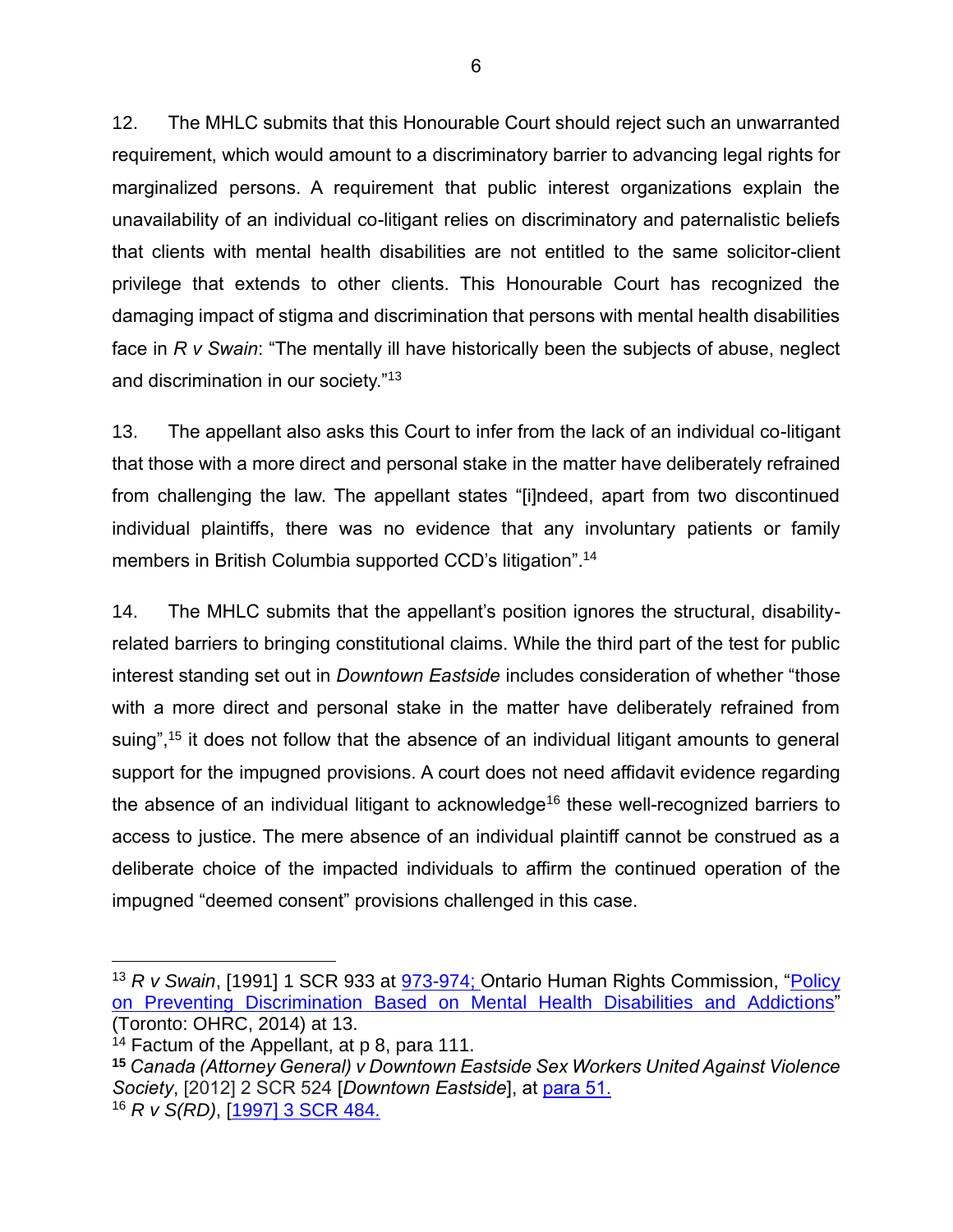<span id="page-17-0"></span>15. By equating the lack of a directly impacted individual litigant with support for the impugned legislation, the appellant's submission is premised upon the purported therapeutic benefits of coercive mental health legislation. Such an inference draws on "for your own good" rationales<sup>17</sup> which perpetuate the discriminatory and paternalistic view that persons with mental health disabilities are "childlike", in need of help and lack the ability to make autonomous decisions. This approach disregards and silences the perspective of directly affected persons with disabilities who experience the impacts of the legislation as punitive.<sup>18</sup> It adversely impacts persons with mental health disabilities by relying on sanist stereotypes about the purported benefits of coercion<sup>19</sup> and thereby creates further barriers accessing justice.

16. Procedural obstacles to public interest standing are rendered invisible when a law purports to be of therapeutic benefit to prospective individual litigants. By imposing additional requirements for public interest standing, the appellant is conflating the purported need for evidence from directly impacted individuals which is relevant to the merits of the constitutional challenge with the requirement for the test for public interest standing.

### **III. The test for public interest standing established in** *Downtown Eastside* **should be affirmed as it promotes equal access to justice**

17. Public interest standing is a key tool for access to justice for the MHLC's clients, members of a marginalized group. In *Downtown Eastside*, this Honourable Court directed courts to take a flexible, liberal, and purposive approach to determining the standing of public interest organizations to bring constitutional challenges in the absence of an

<sup>18</sup> C Tess Sheldon**,** Karen R Spector & Mercedes Perez, "Re-Centering Equality from the Inside: The Interplay Between Sections 7 and 15 of the Charter in Challenges to Psychiatric Detention" (2016) 35:2 NJCL 193 at 198 [BOA, TAB 3].

<sup>17</sup> Dianne Pothier, "But It's For Your Own Good" in Margot Young, Susan Boyd, Gwen Brodsky & Shelagh Day, eds, *Poverty: Rights, Social Citizenship, and Legal Activism* (Vancouver: UBC Press, 2007) [BOA, TAB 2]; Marcia Rioux, Joan Gilmour & Natalia Angel-Cabo, ["Negotiating Capacity: Legally Constructed Entitlement and Protection"](https://drpi.research.yorku.ca/wp-content/uploads/2019/04/Coercive_Care_Rights_Law_and_Policy_-_4_Negotiating_capacity_legally_constructed_entitlement_and_protection.pdf) in *Coercive Care: Rights, Law and Policy* (London: Taylor and Francis, 2013) at 66-69.

<sup>&</sup>lt;sup>19</sup> Michael Perlin, ["On Sanism"](https://scholar.smu.edu/cgi/viewcontent.cgi?article=2269&context=smulr) (1992) 6 SMU Law Review 373; Michael L. Perlin, "Sanism [and the Law"](https://journalofethics.ama-assn.org/sites/journalofethics.ama-assn.org/files/2018-05/msoc1-1310%20%281%29.pdf) (2013) 15:10 American Medical Assoc J Ethics 878 at 878.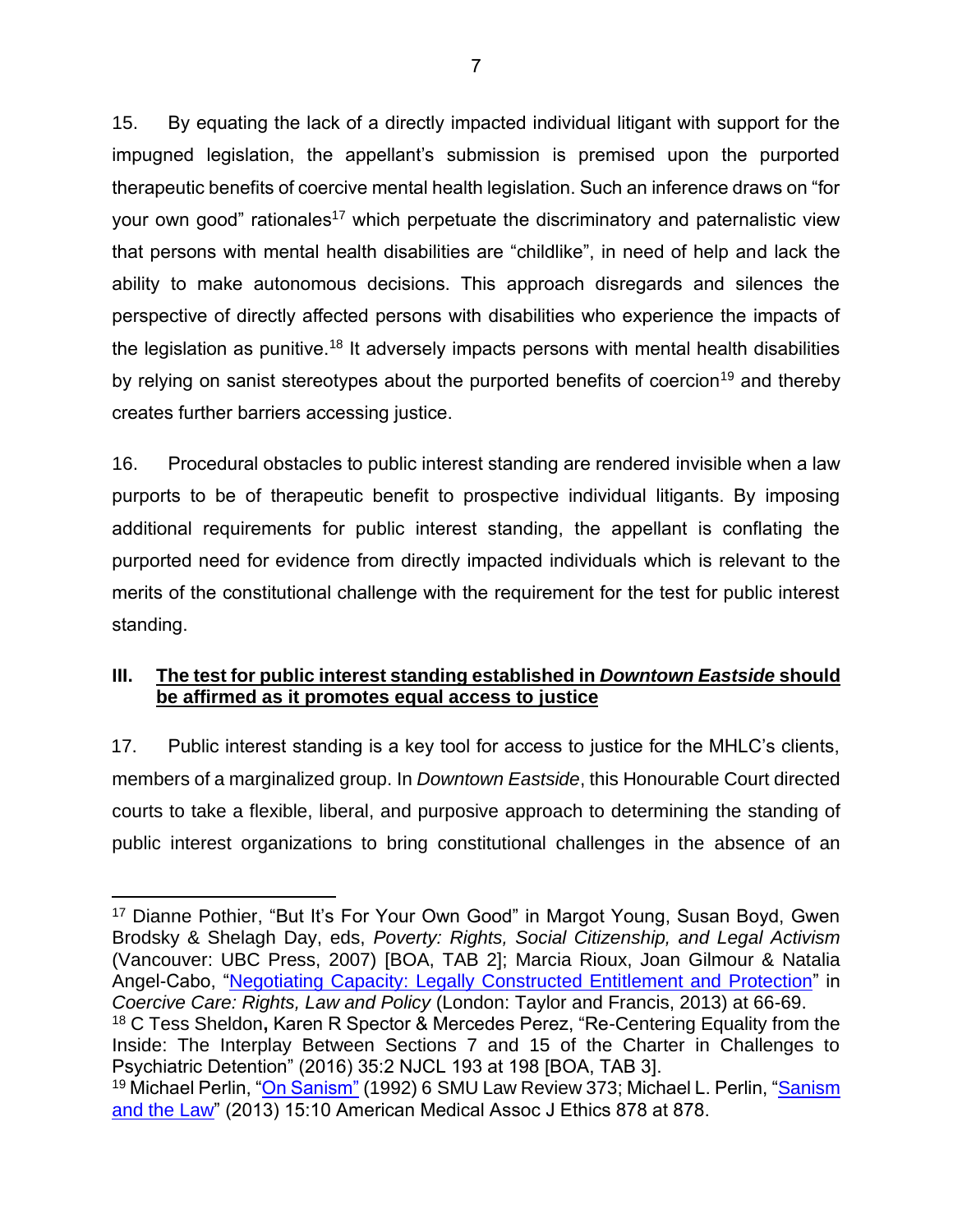individual litigant.<sup>20</sup> This Court also recognized the importance of access to justice: "Courts should take into account that one of the ideas which animates public interest litigation is that it may provide access to justice for disadvantaged persons in society whose legal rights are affected".<sup>21</sup>

18. The BCCA appropriately recognized the principles of legality and access to justice as the "key components"<sup>22</sup> of the test, which is entirely consistent with the purposive and flexible approach in *Downtown Eastside*. The test for standing must also engage the principle of equality and consider the value of equal access to justice. Maintaining a purposive approach to the test for public interest standing is necessary to avoid insulating from *Charter* review legislation that impacts marginalized communities, including persons with mental health disabilities.

19. The experience of poverty impedes access to court. Persons with disabilities are far more likely to experience poverty, have lower levels of education, be unemployed or under-employed and are less likely to live in adequate, safe and affordable housing.<sup>23</sup> Their economic marginalization is further aggravated by the physical, environmental and systemic barriers they face accessing and utilizing the justice system.

20. Equal access to justice is fundamental for the enjoyment and fulfilment of other human rights.<sup>24</sup> Nevertheless, disability-related barriers persist in all aspects of the justice system<sup>25</sup>, affecting persons with disabilities as witnesses, defendants, complainants, plaintiffs, lawyers and judges.<sup>26</sup> These barriers result from power dynamics entrenched in

<sup>20</sup> *Downtown Eastside* at paras [20-21,](https://canlii.ca/t/fss7s#par20) [37-52.](https://canlii.ca/t/fss7s#par37)

<sup>21</sup> *Downtown Eastside* at [para 51.](https://canlii.ca/t/fss7s#par51)

<sup>22</sup> BCCA Reasons at [para 79.](https://www.canlii.org/en/bc/bcca/doc/2020/2020bcca241/2020bcca241.html#par79)

<sup>&</sup>lt;sup>23</sup> Council of Canadians with Disabilities, "As a Matter of Fact: Poverty and Disability in [Canada"](http://www.ccdonline.ca/en/socialpolicy/poverty-citizenship/demographic-profile/povertydisability-canada) (2010); *Eldridge v British Columbia (Attorney General)* [1997] 3 SCR 624, [at](https://canlii.ca/t/1fqx5)  [para 56.](https://canlii.ca/t/1fqx5)

<sup>&</sup>lt;sup>24</sup> United Nations Office of the High Commissioner for Human Rights, "International [Principles and Guidelines on Access to Justice for Persons with Disabilities"](http://www.ohchr.org/EN/Issues/Disability/SRDisabilities/Pages/GoodPracticesEffectiveAccessJusticePersonsDisabilities.aspx) (2020).

<sup>&</sup>lt;sup>25</sup> The Honourable Justice Richard D Schneider, "The Mentally II: "Under-Righted" or ["Under-Lawyered?"](https://heinonline.org/HOL/P?h=hein.journals/wrlsi25&i=149) (2008) 25 Windsor Review Legal and Social Issues 145.

 $26$  Eilionóir Flynn, "Access to Justice and its Relevance to People with Disabilities" in *Disabled Justice? Access to Justice and the UN Convention on the Rights of Persons with Disabilities (*London & New York: Routledge, 2017) [BOA, TAB 4] at 14*ff*.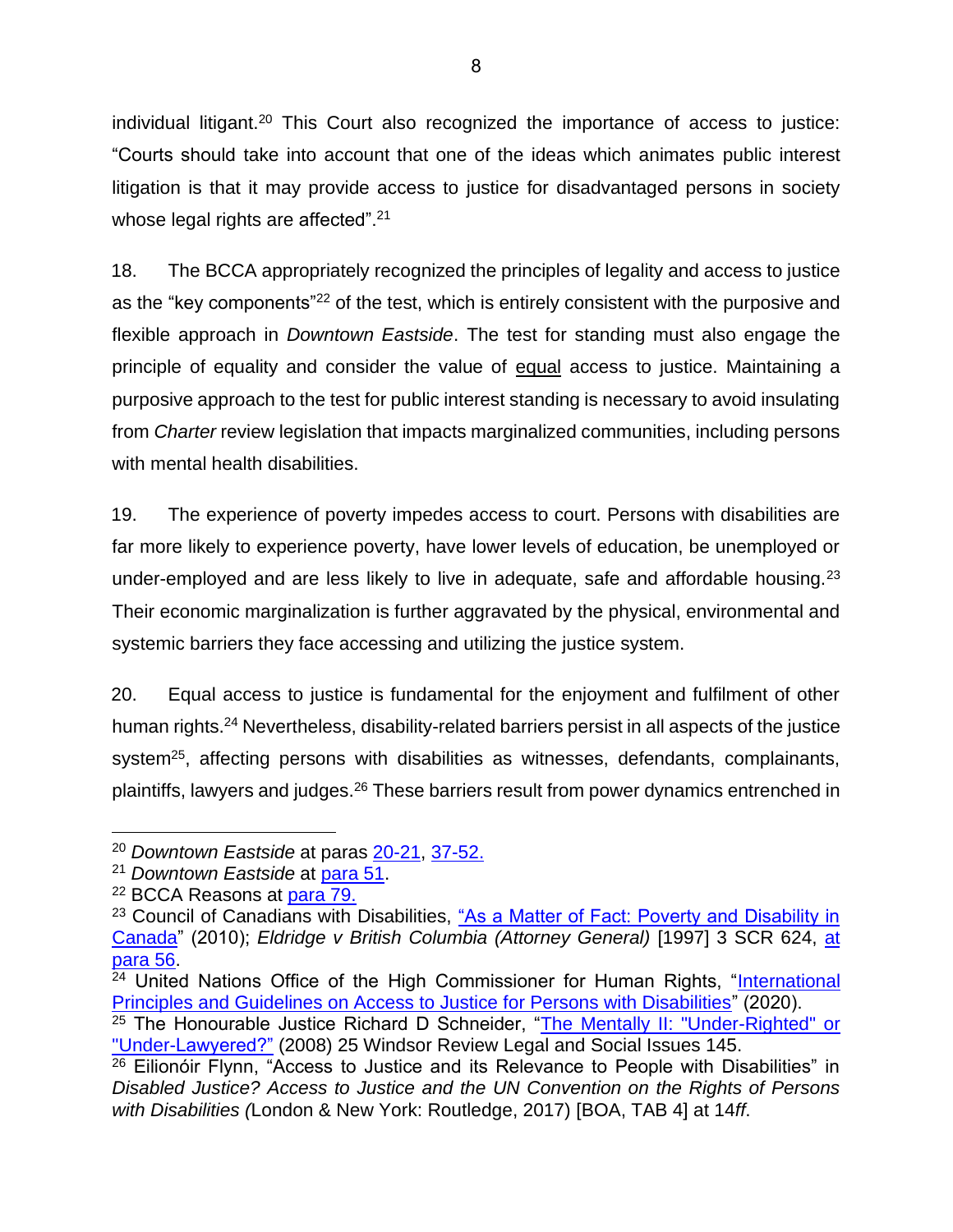legal processes as well as unequal access to "the opportunity to shape the structure and content of legal rules".<sup>27</sup> A definition and application of the test for public interest standing that does not fully consider these barriers will interfere with opportunities to subject government action to *Charter* scrutiny, particularly action that impacts persons with mental health disabilities.

21. A purposive interpretation of the test for public interest standing is supported by the persuasive authority of Canada's international commitments. The *Convention on the Rights of Persons with Disabilities* (*CRPD*) requires that States Parties remove the barriers that hinder access to justice for persons with disabilities.<sup>28</sup> The *CRPD* is relevant to the substance of the underlying constitutional challenge in this case, as well as the issue of public interest standing. Articles 12 and 13 guarantee effective access to justice for persons with disabilities on an equal basis with others. Canada is a signatory to the *CRPD*. The former United Nations Special Rapporteur on the Rights of Persons with Disabilities found that while Canada lagged in the implementation of its *CRPD* obligations, Canada "has the potential to undertake a major transformation and fully embrace the human rights-based approach to disability introduced by the Convention".<sup>29</sup> In their review of mental health legislation, courts have considered the relevance of the *CRPD*<sup>30</sup> which "holds tremendous promise for future litigants".<sup>31</sup>

<sup>&</sup>lt;sup>27</sup> Sagit Mor, ["With Access and Justice for All"](http://cardozolawreview.com/wp-content/uploads/2018/08/MOR.39.2.pdf) (2018) 39 Cardozo Law Review 611 at 633. <sup>28</sup> UN General Assembly, *[Convention on the Rights of Persons with Disabilities](https://www.un.org/development/desa/disabilities/convention-on-the-rights-of-persons-with-disabilities/convention-on-the-rights-of-persons-with-disabilities-2.html)*, 13 December 2006, 2515 UNTS 3 (entered into force 3 May 2008).

<sup>&</sup>lt;sup>29</sup> United Nations Office of the High Commissioner for Human Rights, "End of Mission [Statement by the United Nations Special Rapporteur on the Rights of Persons with](http://www.ohchr.org/EN/NewsEvents/Pages/DisplayNews.aspx?NewsID=24481)  [Disabilities, Ms. Catalina Devandas-Aguilar, on her Visit to Canada"](http://www.ohchr.org/EN/NewsEvents/Pages/DisplayNews.aspx?NewsID=24481) (April 12, 2019).

<sup>30</sup> Steven J Hoffman, Lathika Sritharan & Ali Tejpar, "Is the UN *[Convention on the Rights](https://bmcinthealthhumrights.biomedcentral.com/articles/10.1186/s12914-016-0103-1)  of Persons with Disabilities* [Impacting Mental Health Laws and Policies in High-Income](https://bmcinthealthhumrights.biomedcentral.com/articles/10.1186/s12914-016-0103-1)  [Countries? A Case Study of Implementation in Canada"](https://bmcinthealthhumrights.biomedcentral.com/articles/10.1186/s12914-016-0103-1) (2016) 16 BMC International Health and Human Rights 28.

<sup>31</sup> Ravi Malhotra, "The Impact of the *[Convention on the Rights of Persons with Disabilities](https://albertalawreview.com/index.php/ALR/article/view/766/759)*  [on Canadian Jurisprudence: The Case of](https://albertalawreview.com/index.php/ALR/article/view/766/759) *Leobrera v. Canada*" (2017) 54:3 ABLR 637at 648.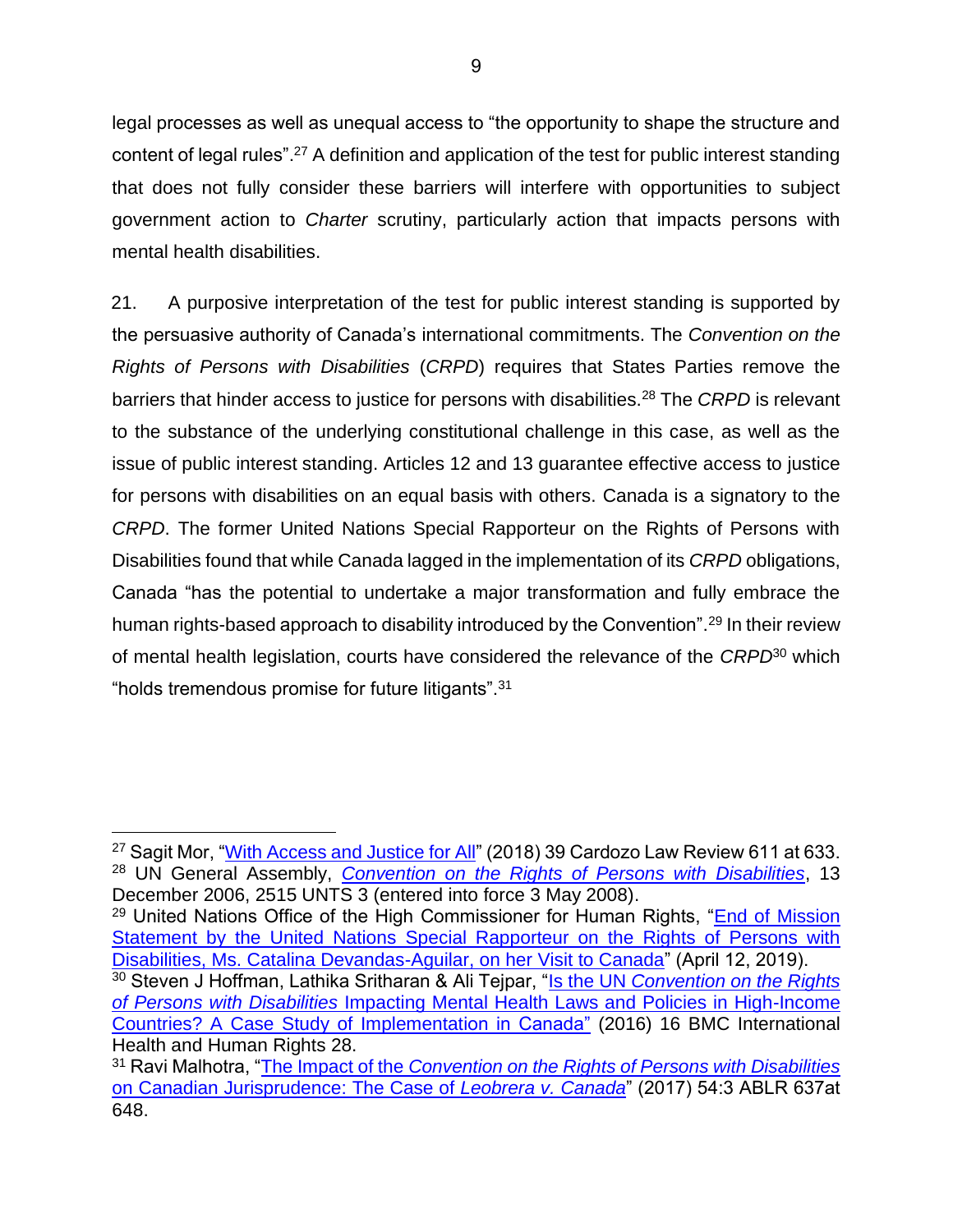#### <span id="page-20-0"></span>**IV. Conclusion**

22. The MHLC submits that the test for public interest standing must not be unduly narrowed through the imposition of procedural obstacles, undermining equal access to justice for persons with mental health disabilities. Requiring a directly affected individual to pursue a constitutional challenge alongside a public interest organization defeats the very purpose of public interest standing. It also conflates the test for public interest standing with the criteria for private interest standing. Any concern with the purported insufficiency of evidence of a proper factual matrix is relevant to the merits of the constitutional challenge and must not be a basis to deny public interest standing.

23. The profound barriers faced by persons with mental health disabilities in bringing constitutional challenges gives rise to the need for a flexible approach to public interest standing for this population. Marginalized groups must not be subjected to a higher burden for satisfying the test. To do so renders unconstitutional legislation that interferes with their *Charter* rights immune from review.

### **PART IV - SUBMISSIONS ON COSTS**

24. The MHLC does not seek any costs and asks that costs not be ordered against it.

### **PART V - ORDER SOUGHT**

25. The MHLC respectfully requests that this Honourable Court consider the MHLC's submissions in determining this appeal.

ALL OF WHICH is respectfully submitted this 3<sup>rd</sup> day of December, 2021.

\_\_\_\_\_\_\_\_\_\_\_\_\_\_\_\_\_\_\_\_\_

\_\_\_\_\_\_\_\_\_\_\_\_\_\_\_\_\_\_\_\_

 $\overline{\phantom{a}}$ 

Karen R. Spector

Kelley Bryan

C. Tess Sheldon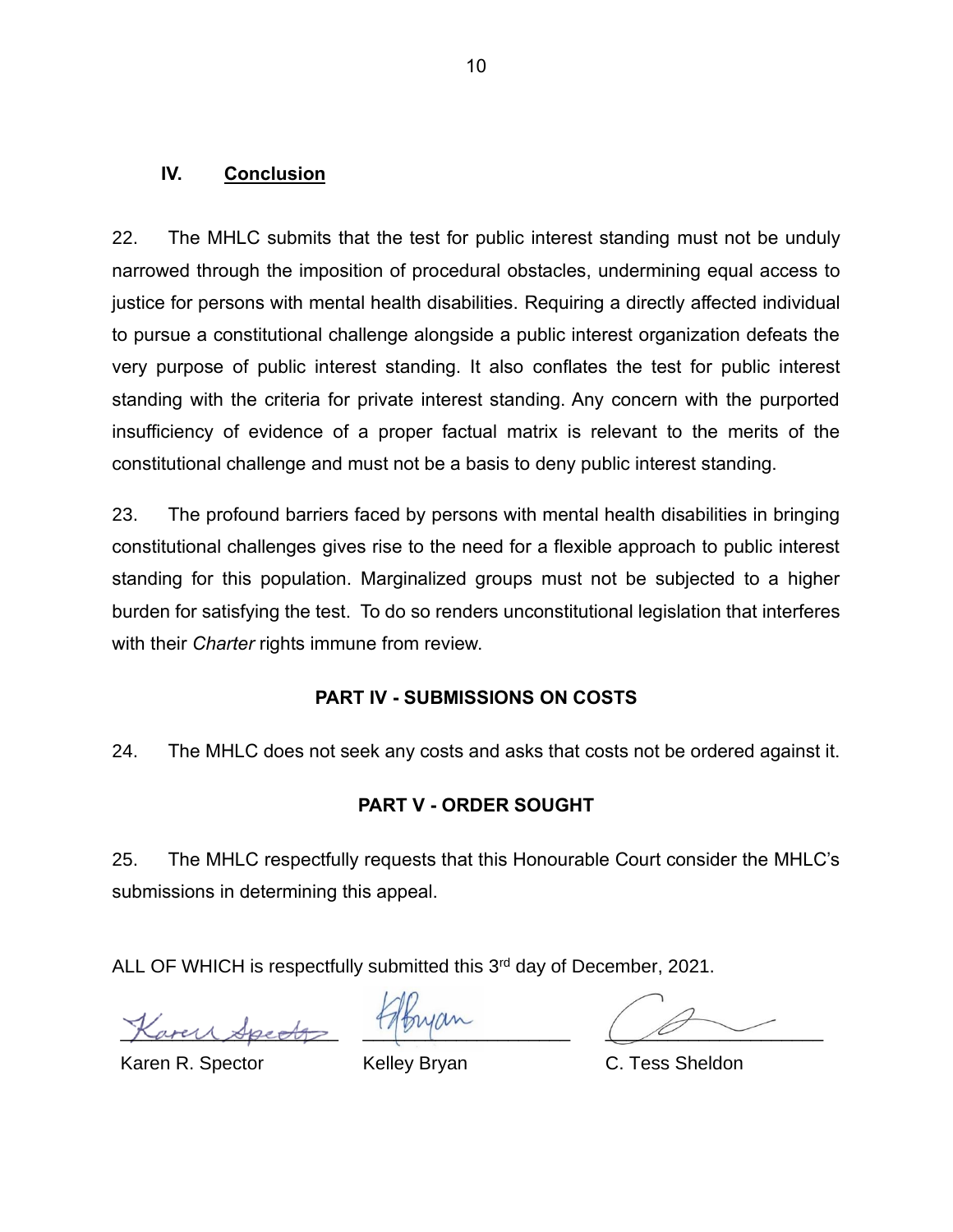<span id="page-21-0"></span>

| <b>Case Law</b>                                                                                                                                                                                                                                                              | <b>Paras Cited</b> |
|------------------------------------------------------------------------------------------------------------------------------------------------------------------------------------------------------------------------------------------------------------------------------|--------------------|
|                                                                                                                                                                                                                                                                              |                    |
| Bhindi v City of Ottawa, 2021 HRTO 525                                                                                                                                                                                                                                       | 9                  |
| Canada (Attorney General) v Downtown Eastside Sex Workers United<br>Against Violence Society, <a>[2012]</a> 2 SCR 524                                                                                                                                                        | 14, 17             |
| Canadian Doctors for Refugee Care v Canada (Attorney General),<br>2014 FC 651                                                                                                                                                                                                | 9                  |
| Carasco v University of Windsor, 2012 HRTO 195                                                                                                                                                                                                                               | 9                  |
| Council of Canadians with Disabilities v British Columbia (Attorney<br>General), 2020 BCCA 241                                                                                                                                                                               | 5, 8, 18           |
| Eldridge v British Columbia (Attorney General) [1997] 3 SCR 624                                                                                                                                                                                                              | 19                 |
| Gligorevic v McMaster 2012 ONCA 115                                                                                                                                                                                                                                          | 8                  |
| Gnanasegaram v Allianz Insurance Co of Canada, 2005 CanLII<br>7883 (CA)                                                                                                                                                                                                      | 9                  |
| R v S(RD), [1997] 3 SCR 484.                                                                                                                                                                                                                                                 | 14                 |
| R v Swain, [1991] 1 SCR 933                                                                                                                                                                                                                                                  | 12                 |
| Sylvester v Britton, 2018 ONSC 6620                                                                                                                                                                                                                                          | 8                  |
| Thompson v Attorney General of Ontario, 2011 ONSC 2023                                                                                                                                                                                                                       | 8                  |
| Trial Lawyers Association of British Columbia v British Columbia<br>'Attorney General), 2014 SCC 59.                                                                                                                                                                         | 8                  |
| <b>Secondary Sources</b>                                                                                                                                                                                                                                                     |                    |
| A Procope, "The Ongoing History of Section 3 Counsel: Origins of the<br>Role and A Path Forward" (Paper delivered at the conference "Your<br>Comprehensive Guide to Section 3 counsel under the Substitute<br>Decisions Act, Ontario Bar Association, Toronto, October 2020) | 8                  |
| ARCH Disability Law Centre, "Submission to the Law Commission of<br><b>Ontario in Response to Law As it Affects Persons with Disabilities</b> "<br>(2009)                                                                                                                    | 8                  |

## **PART VI – TABLE OF AUTHORITIES**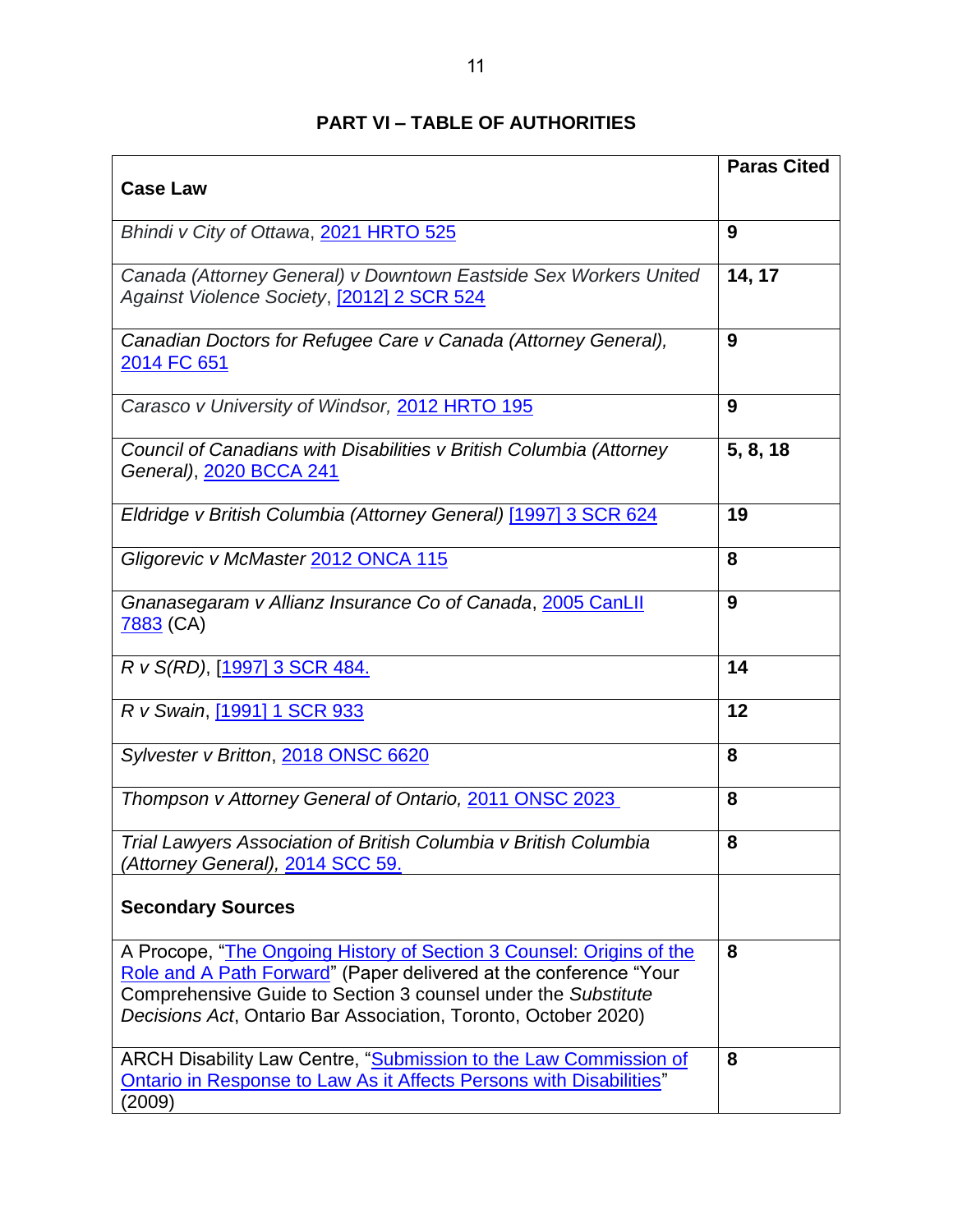| Council of Canadians with Disabilities, "As a Matter of Fact: Poverty<br>and Disability in Canada" (2010)                                                                                                                                                  | 19 |
|------------------------------------------------------------------------------------------------------------------------------------------------------------------------------------------------------------------------------------------------------------|----|
| C Tess Sheldon, Karen R Spector & Mercedes Perez, "Re-Centering<br>Equality from the Inside: The Interplay Between Sections 7 and 15 of<br>the Charter in Challenges to Psychiatric Detention" (2016) 35:2 NJCL<br>193                                     | 15 |
| Dianne Pothier, "But It's For Your Own Good" in Margot Young, Susan<br>Boyd, Gwen Brodsky & Shelagh Day, eds, Poverty: Rights, Social<br>Citizenship, and Legal Activism (Vancouver: UBC Press, 2007)                                                      | 15 |
| Eilionóir Flynn, "Access to Justice and its Relevance to People with<br>Disabilities" in Disabled Justice? Access to Justice and the UN<br>Convention on the Rights of Persons with Disabilities (London & New<br>York: Routledge, 2017)                   | 20 |
| Helgi Maki & C Tess Sheldon, "Trauma-Informed Strategies in Public<br>Interest Litigation: Avoiding Unintended Consequences Through<br>Integrative Legal Perspectives" (2019) 90:2 Supreme Court Law<br>Review 65                                          | 8  |
| Inclusion Canada, "Meeting Canada's Obligations to Affordable<br>Housing and Supports for People with Disabilities to Live<br>Independently in the Community" (Submitted to UN Special Rapporteur<br>on the Right to Housing, 2017)                        | 8  |
| Jaime Baxter & Albert Yoon, "No Lawyer for a Hundred Miles?:<br>Mapping the New Geography of Access of Justice in Canada" (2014)<br>52 Osgoode Hall LJ 9                                                                                                   | 8  |
| Law Commission of Ontario, "Final Report on Legal Capacity,<br>Decision-Making and Guardianship" (2017)                                                                                                                                                    | 8  |
| Legal Aid Ontario, "The Mental Health Strategy for Legal Aid Ontario"<br>(11 March 2016); Centre for Disability Law and Policy, "Final Report:<br><b>Access to Justice of Persons with Disabilities" (Galway: National</b><br>University of Ireland, 2019) | 8  |
| Marcia Rioux, Joan Gilmour & Natalia Angel-Cabo, "Negotiating<br><b>Capacity: Legally Constructed Entitlement and Protection" in Coercive</b><br>Care: Rights, Law and Policy (London: Taylor and Francis, 2013)                                           | 15 |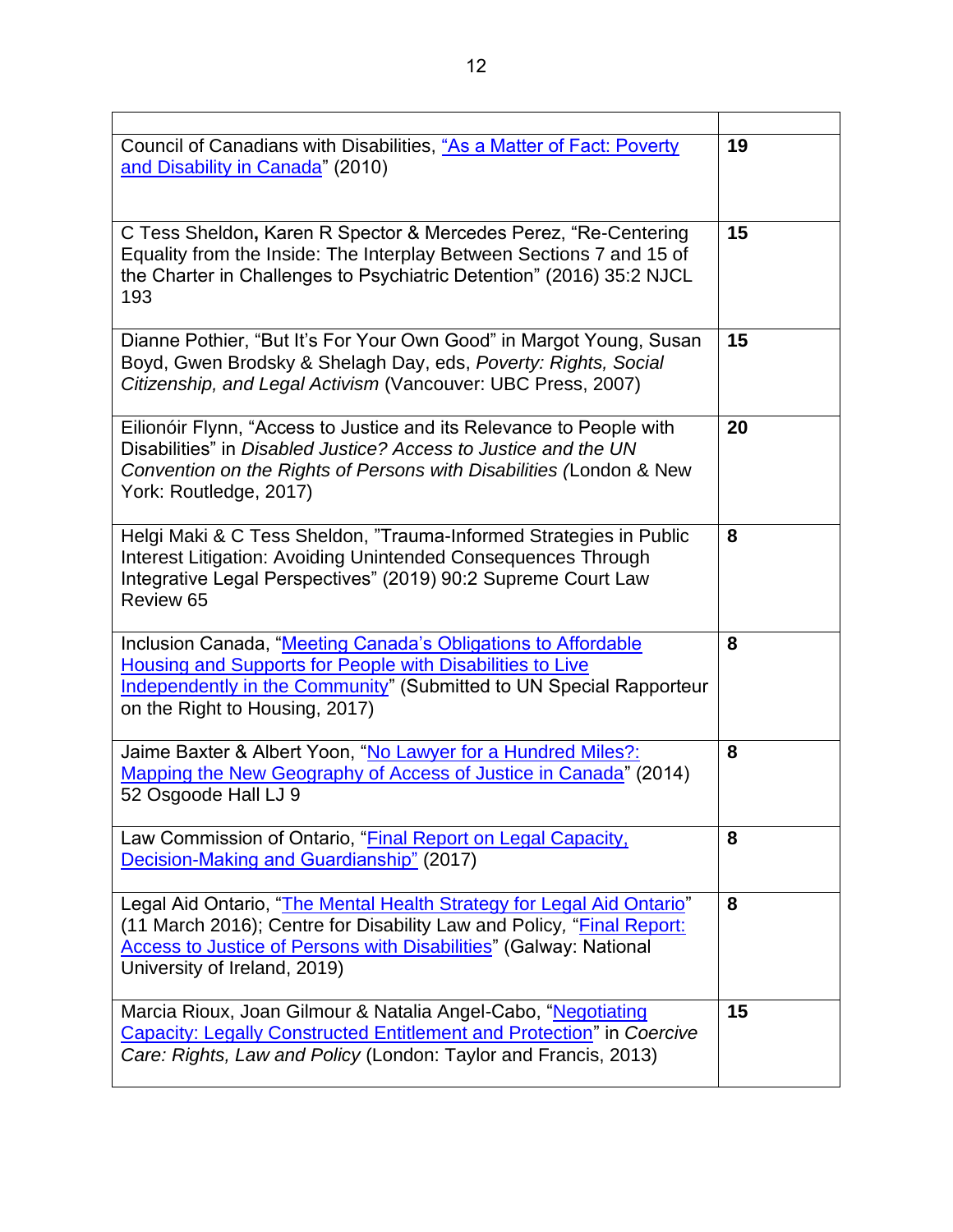| Michael L. Perlin, "Sanism and the Law" (2013) 15:10 American<br>Medical Assoc J Ethics 878                                                                                                                                                                                                                | 15 |
|------------------------------------------------------------------------------------------------------------------------------------------------------------------------------------------------------------------------------------------------------------------------------------------------------------|----|
| Michael Perlin, "On Sanism" (1992) 6 SMU Law Review 373                                                                                                                                                                                                                                                    | 15 |
| Ontario Human Rights Commission, "Policy on Preventing<br>Discrimination Based on Mental Health Disabilities and Addictions"<br>(Toronto: OHRC, 2014)                                                                                                                                                      | 12 |
| Ravi Malhotra, "The Impact of the Convention on the Rights of Persons<br>with Disabilities on Canadian Jurisprudence: The Case of Leobrera v.<br>Canada" (2017) 54:3 ABLR 637                                                                                                                              | 21 |
| Sagit Mor, "With Access and Justice for All" (2018) 39 Cardozo Law<br>Review 611                                                                                                                                                                                                                           | 20 |
| Steven J Hoffman, Lathika Sritharan & Ali Tejpar, "Is the UN<br>Convention on the Rights of Persons with Disabilities Impacting Mental<br><b>Health Laws and Policies in High-Income Countries? A Case Study of</b><br>Implementation in Canada" (2016) 16 BMC International Health and<br>Human Rights 28 | 21 |
| The Honourable Justice Richard D Schneider, "The Mentally II: "Under-<br>Righted" or "Under-Lawyered?" (2008) 25 Windsor Review Legal and<br>Social Issues 145                                                                                                                                             | 20 |
| United Nations Office of the High Commissioner for Human Rights,<br>"End of Mission Statement by the United Nations Special Rapporteur<br>on the Rights of Persons with Disabilities, Ms. Catalina Devandas-<br>Aguilar, on her Visit to Canada" (April 12, 2019)                                          | 21 |
| United Nations Office of the High Commissioner for Human Rights,<br>"International Principles and Guidelines on Access to Justice for<br>Persons with Disabilities" (2020)                                                                                                                                 | 20 |
| <b>International Instruments</b>                                                                                                                                                                                                                                                                           |    |
| UN General Assembly, Convention on the Rights of Persons with<br>Disabilities, 13 December 2006, 2515 UNTS 3 (entered into force 3<br>May 2008)                                                                                                                                                            | 21 |